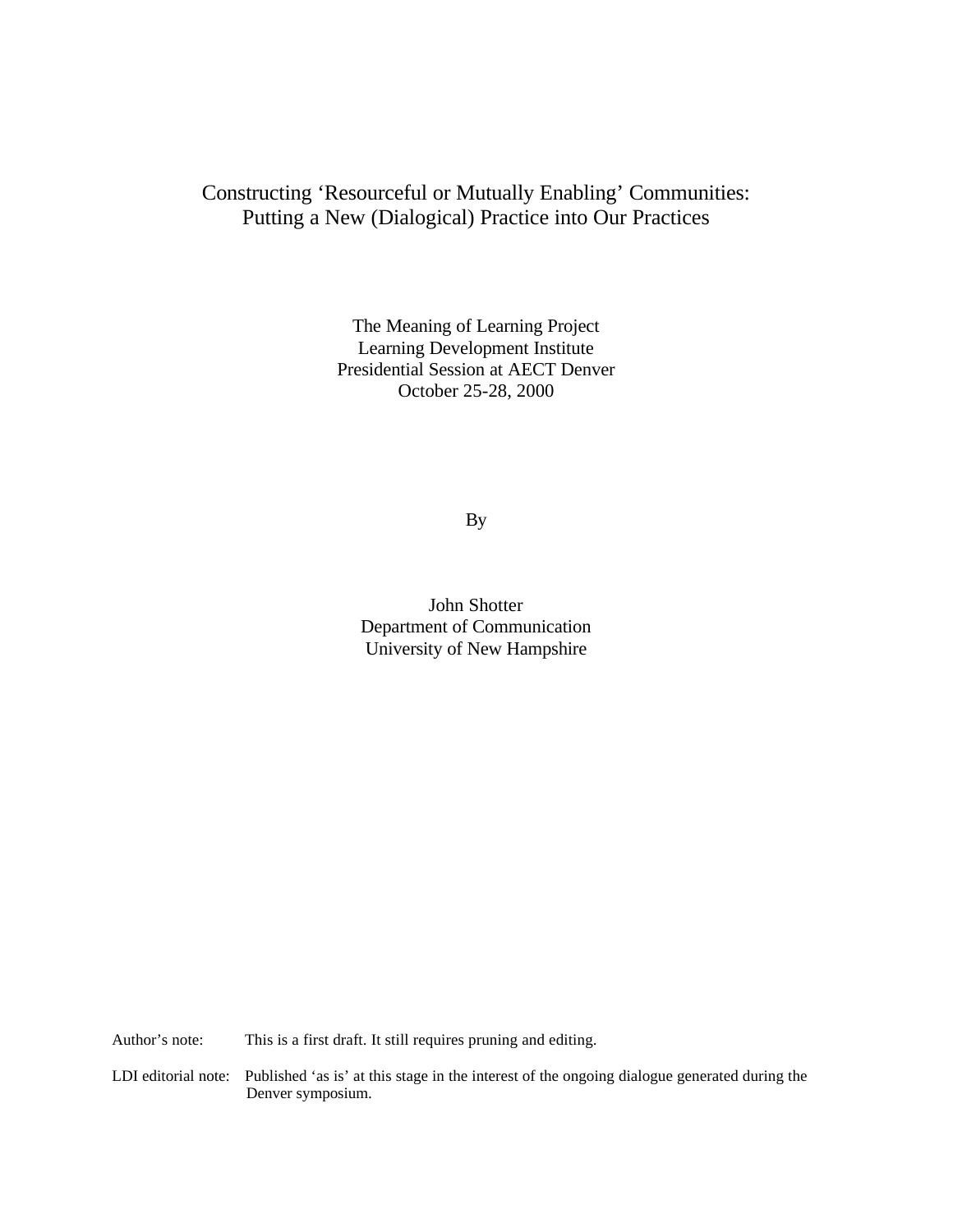# **Constructing 'Resourceful or Mutually Enabling' Communities:**

# **Putting a New (Dialogical) Practice into Our Practices**

#### **ABSTRACT**

The whole idea of being a "participant," of being an involved actor as distinct from being an "external observer" standing over against or apart from what one is learning about or researching into, is crucial in everything that follows below. It leads us to a focus on actual practices and activities in an everyday context, rather than on theories and talk in classrooms, seminar rooms, and conference halls. As academics, the world of practice, however, is not very familiar to us. We must re-teach ourselves to think in relational rather than atomistic-corpuscular (Newtonian) terms. A whole new way of being in the world is involved. Instead of taking the thoughts or theories of individuals as an original source of new activities in our lives, it involves a focus on the primacy of our living, spontaneously responsive reactions to the others and othernesses around us. Such a change in stance – from an uninvolved, outsider's view of a scene to an insider's sense of their position, their relational-involvement, within a situation – changes how we think and talk about many notions of importance to us in our discussions of the meaning of learning. For instance: thinking becomes inner dialogue (rather than calculation); understanding becomes a relationallyresponsive bodily activity (rather than a representational-referential one in our minds); knowledge becomes a matter of 'knowing one's way about', as in knowing what to do next (rather than the accurate picturing of a state of affairs); while communication becomes more a matter of pointing out aspects of one's surroundings (rather than the giving of decontextualized information). In particular, though, a focus on our spontaneous responsiveness in participatory contexts, suggests that learning is something we do incidentally, spontaneously, without effort (rather than selfconsciously, effortfully, in classrooms). Indeed, it suggests that any explicit teaching we might do must rely on what is learned easily and spontaneously, as long as the appropriate surrounding conditions are in place. In short, it suggests that teaching can best be done through the use of living, concrete examples (rather than through the enunciation of abstract rules or general principles). Indeed, rather than 'putting a theory' into practice, effective learning (in which we learn how to learn) is achieved by inserting both into our lives and into our more institutionalized practices, a new kind of dialogically reflective practice. This approach is illustrated by material from the Swedish "Learning Regions" project.

"I conceive of schools and preschools as serving a renewed function is our changing societies. This entails building school cultures that operate as mutual communities of learners, involved jointly in solving problems with all contributing to the process of educating one another" (Bruner, 1996, pp.81-82).

"... what [these others] did was outside my skin. But whatever it was that I learned, my learning happened within my experiential sequence of what these important others... did" (Bateson, 1979, p.24).

"The 'otherness' which enters us makes us other" (Steiner, 1989, p.188).

"To those who wish and know how to think participatively\* [see next quote below], it seems that philosophy, which ought to resolve ultimate problems... fails to speak of what it ought to speak.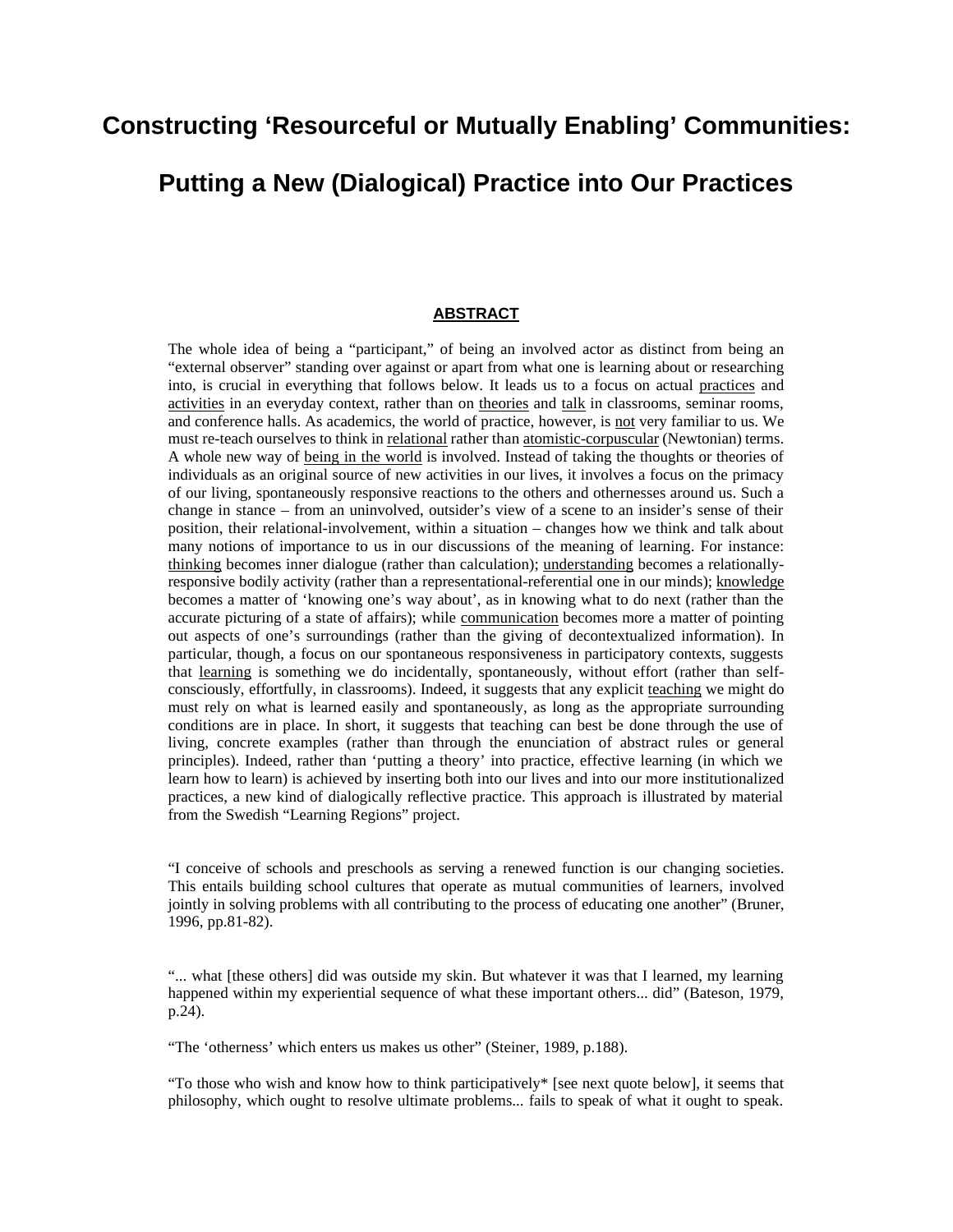Even though its propositions have a certain validity, they are incapable of determining an answerable act/deed and the world in which it is actually and answerably performed once and only once" (Bakhtin, 1993, p.19).

"\*That is, those who know how not to detach their performed act from its product, but rather how to relate both of them to the unitary and unique context of life and seek to determine them in that context as an indivisible unity" (footnote to the above quote, Bakhtin, 1993, p.19).

"A perspicuous representation produces just that understanding which consists is 'seeing connections'" (Wittgenstein, 1953, no.122).

"Not only rules, but also examples are needed for establishing a practice. Our rules leave loopholes open, and the practice has to speak for itself" (Wittgenstein, 1969, no.144).

"For more clearly... in my experience of others than in my experience of speech or the perceived world, I inevitable grasp my body as a spontaneity which teaches me what I could not know in any other way except through it ... It [my body] must teach me to comprehend what no constituting consciousness can know – my involvement in a 'pre-constituted' world" (Merleau-Ponty, 1964, pp.93-95).

"Human learning presupposes a specific social nature and a process by which children grow into the intellectual life of those around them" (Vygotsky, 1978, p.88).

"Learning is in urgent need to be 'undefined'," is one of the orienting statements for this symposium. "There is a need to rethink research in light of the 'undefinition' of learning beyond the boundaries of instructional processes," is another. Toward the aim implied in these statements, I want in what follows to explore – and to put into dialogue with each other, so to speak – the work of a group of philosophers and other writers on language and life. Mainly, I will draw from Wittgenstein, Voloshinov, Bakhtin, and Merleau-Ponty, who all in their own different ways, focus on the primacy of our living, spontaneously responsive reactions to the others and othernesses around us, rather than taking the thoughts or theories of individuals as an original source of new activities in our lives. As Wittgenstein (1980) puts it: "The origin and the primitive form of the language game is," he says, "a reaction; only from this can more complicated forms develop. Language - I want to say - is refinement, 'in the beginning was the deed' (quoting Goethe)'" (p.31). Whilst elsewhere he remarks: "Our attitude to what is alive and to what is dead, is not the same. All our reactions are different" (1953, no.284). Rather than on what is supposed as occurring in some hidden way within us, so that we must approach it indirectly, in terms of hypotheses and theories, this focus on our spontaneous, living, differential responsiveness to the otherness around us, and on our immediate, 'inner', felt experience of it, is crucial. For there is something very special in people's living, bodily presence to each other that is not properly acknowledged in our current modernist, mechanistic ways of making sense of our world.

As Merleau-Ponty (1968) puts it in his The Visible and the Invisible: "In a sense, if we were to make completely explicit the architectonics of the human body, its ontological framework, and how it sees itself and hears itself, we would see that the structure of its mute world is such that all the possibilities of language are already given in it. Already our existence as seers (that is, we said, as beings who turn the world back upon itself and who pass over to the other side, and who catch sight of one another, who see one another with eyes) and especially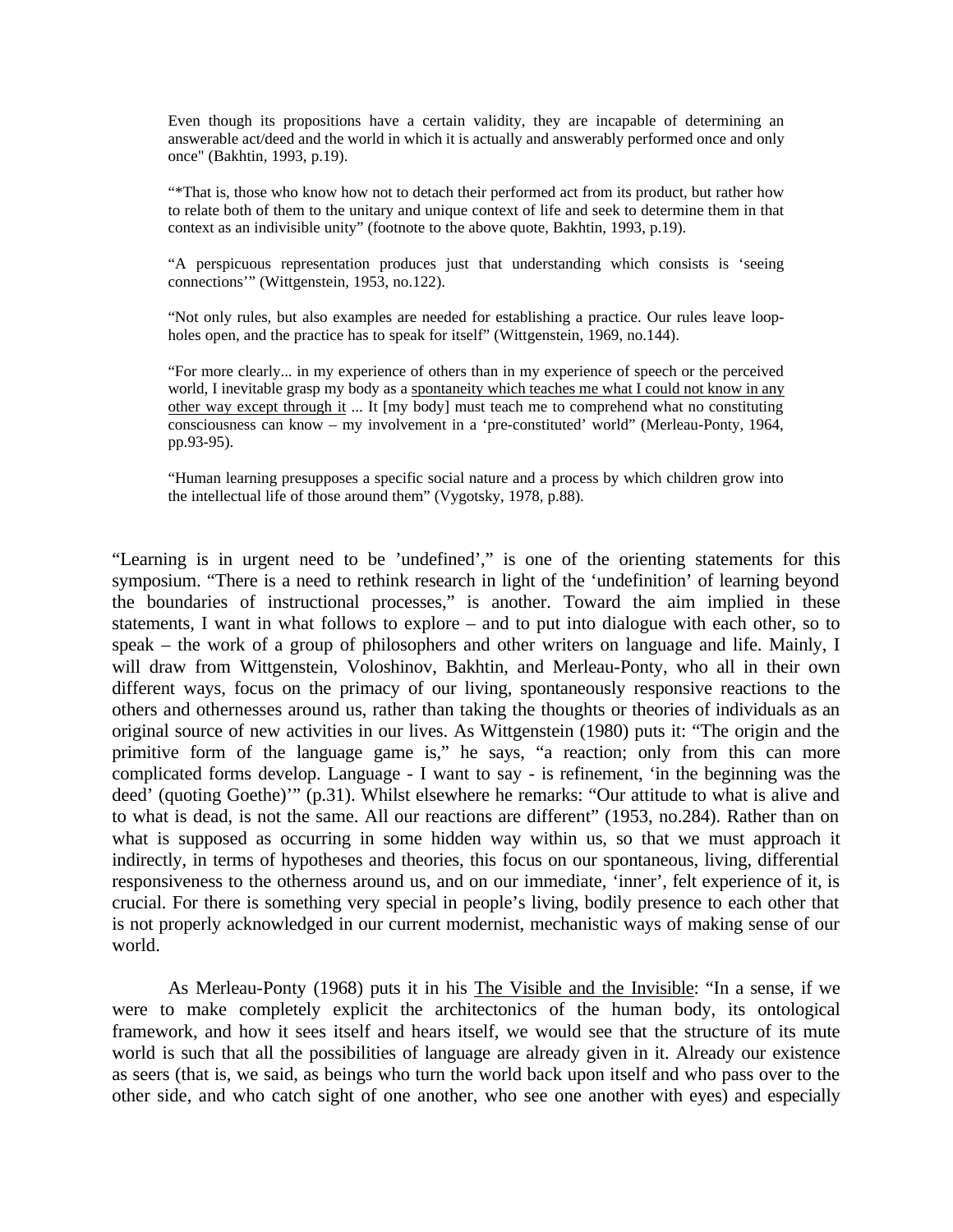our existence as sonorous beings for others and for ourselves contain everything required for there to be speech from the one to the other, speech about the world. And, in a sense, to understand a phrase is nothing else than to fully welcome it in its sonorous being, or, as we put it so well, to *hear what it says (l'entendre).* The meaning is not on the phrase like the butter on the bread, like a second layer of "copy reality" spread over the sound: it is the totality of what is said, the integral of all the differentiations of the verbal chain; it is given with the words for those who have ears to hear" (p.155). In what follows below, I shall explore the special nature of our spontaneous, bodily responsiveness to events in our surroundings, and the many implications it has for how we must re-think the process of learning in our lives. Rather than merely causal or rational, our relations to our surroundings are, I shall argue, dialogically-structured.

This, as we shall see, changes completely the way in which we make sense of many terms of importance to us in our conduct of our daily human affairs. In particular, such terms as learning, understanding, knowing, communicating, meaning, organizing, etc. – they all will have to be used in a wholly new way; or, to put it differently, they will all have to be used in a very old, participative manner, a manner which in the past was thought of as 'primitive' (Levy-Bruhl, 1926).

#### **Our Cartesian Heritage: God-Ideas and Devil-Ideas**

Detailed attention to the quality of our living, spontaneous, bodily reactions is unusual. In modern times, we have grown up much more with the idea of "putting theories into practice," with the idea that certain academic and intellectual people are 'mind' workers, while others do bodily work. Thus it seems OK for mind workers to sit in seminar rooms and conference halls (as we are now), or CEO's to sit cherry-wood paneled offices, and rhetorically justify the worth of their mere talk by claiming that ultimately – as long as they observe certain empirical methods of testing and other standards of truthfulness – their talk will have its payoff in our practices. The fact that it takes place in a place and time quite divorced from our actual practices is not considered important. Indeed, so strong is the assumption that our bodies are only animated by our minds, that stories in which our bodies are 'snatched' by other alien and free-floating minds is a powerful fantasy for us (e.g., Stephen King's Tommyknockers). We have inherited this sharp division between mind and body from Descartes (1986), whose declared goal in his Meditations was to establish the claim that the soul, or the self, is solely and purely "a thing which thinks" (p.19). But what about our bodies? What did Descartes think of them? Well, after beginning his exploration by asking himself the question: "What is a man?," he continues: "... the first thought to come to mind was that I had a face, hands, arms and the whole mechanical structure that can be seen in a corpse, and which I called a body... [Where] a body can be perceived by touch, sight, hearing, taste or smell, and can be moved in various ways, not by itself but by whatever comes into contact with it. For, according to my judgment, the power of self-movement, like the power of sensation or of thought, was quite foreign to the nature of the body..." (p.17).

We are still in the thrall of (Wittgenstein would say "bewitched" by) this story, and in a moment I want to suggest that the body that Descartes talks of here is, so to say, "the observed or the seen body," the body as known from the outside, not "the felt or the lived body" as known to us from within our living of our lives together. For I want to explore the strange and surprisingly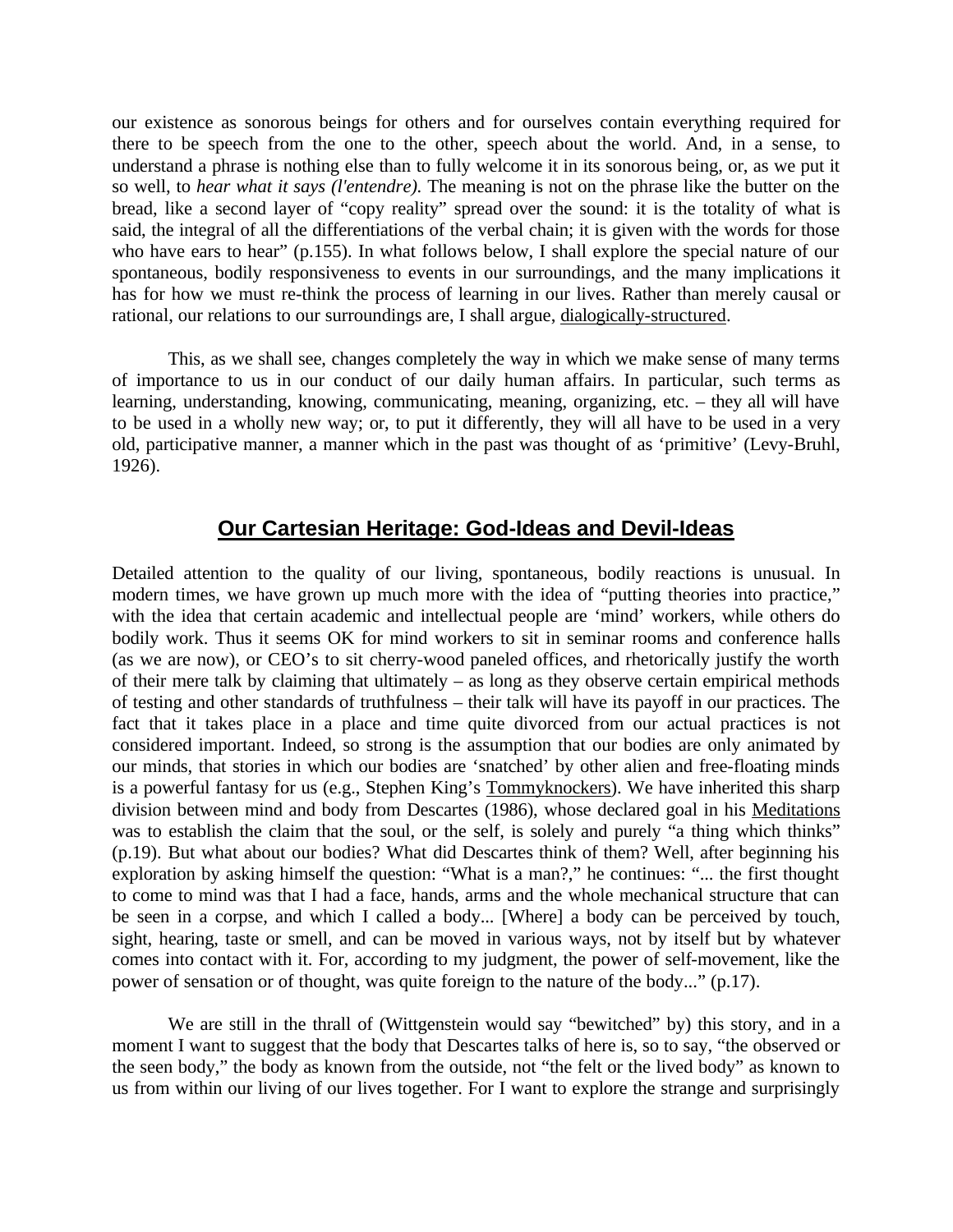extensive consequences of the fact that as living, embodied beings, we cannot help but be spontaneously responsive to events occurring around us. And as one consequence of this, in the moments of contact between ourselves and the others around us, our actions cease to be wholly our own; we begin to act jointly, as in a dance or suchlike – what I do is responsively shaped by what you are doing in reacting to me. But before I leave Descartes behind completely, I want to draw attention to more than the fact that he ignores our spontaneous bodily activities, I want also to point to how he leads us (by the same token) to disregard the importance of our ordinary, everyday ways of talking (which depend on our bodily responsiveness to each other too) – the ways of talking that he himself relies upon to mislead us in his arguments.

His argument from the example of a piece of wax – which prior to its melting is known in terms of certain of its sensed features, but which is still the same wax even when it has melted and exhibits a whole different set of such features – is well-known. From it, he concludes that "... the perception I have of it is a case not of vision or touch or imagination... but of mental scrutiny... But as I reach this conclusion I am amazed at how weak and prone to error my mind is... I am almost tricked by ordinary ways of talking" (p.21). Indeed, he continues this line of thought thus: "... if I just look out of the window and see men crossing the square, as I just happen to have done, I normally say that I see the men themselves, just as I say that I see the wax. Yet do I see more than hats and coats which could conceal automatons? I judge that they are men. And so something which I thought I was seeing with my eyes is in fact grasped solely by the faculty of judgement which is in may mind" (p.21).

Now I do not have the space here to go into the way in which we have been duped by Descartes's rhetoric here. Bernard Williams (1986) examines this in his introduction to a recent edition of the *Meditations*. "We must not forget that the work is a carefully designed whole, of great literary cunning...," he remarks  $(p.x)$ . "Its end," he says, "lies in its beginning"  $(p.x)$  – that Descartes suggests in the very first sentence of the book, that we must lay aside everything and anything that we can doubt. "But no one ordinarily supposes that the rational way to start on these things is to throw away or lay aside all the information one thinks one already has... (p.xi). But because Descartes is concerned with certain truth and nothing else, and we follow him because we unquestionably believe it to be an absolute good, we forget that in so doing we have allowed his (and our) arguments to become wholly detached from all our practices. Why? Because, I suggest, we are still tempted to think in terms of God- and Devil-ideas: we seem to take it for granted, for instance, that a single, logical, systematic, theoretical order of connectedness is good, and that if we had it, then (as Descartes in fact put it), we could "make ourselves masters and possessors of nature," while to continue to live in chaos and disorder is bad.

Indeed, with respect to learning, there are a number of seemingly unquestionable commonplaces about 'powerful goods' for learning, which follow from Descartes's ignoring of our bodily responsiveness to our surroundings. Unquestionable God-ideas, with the power to influence learning are: the importance of principles, of repetition, of practice makes perfect; there is also the idea of clarity and simplicity, of logical frameworks and of single, simple, orders of connectedness; of the moment of insight, of individual style and talent, of events in the head; of the importance of logical structure, of system, of the one-way transmission of information, of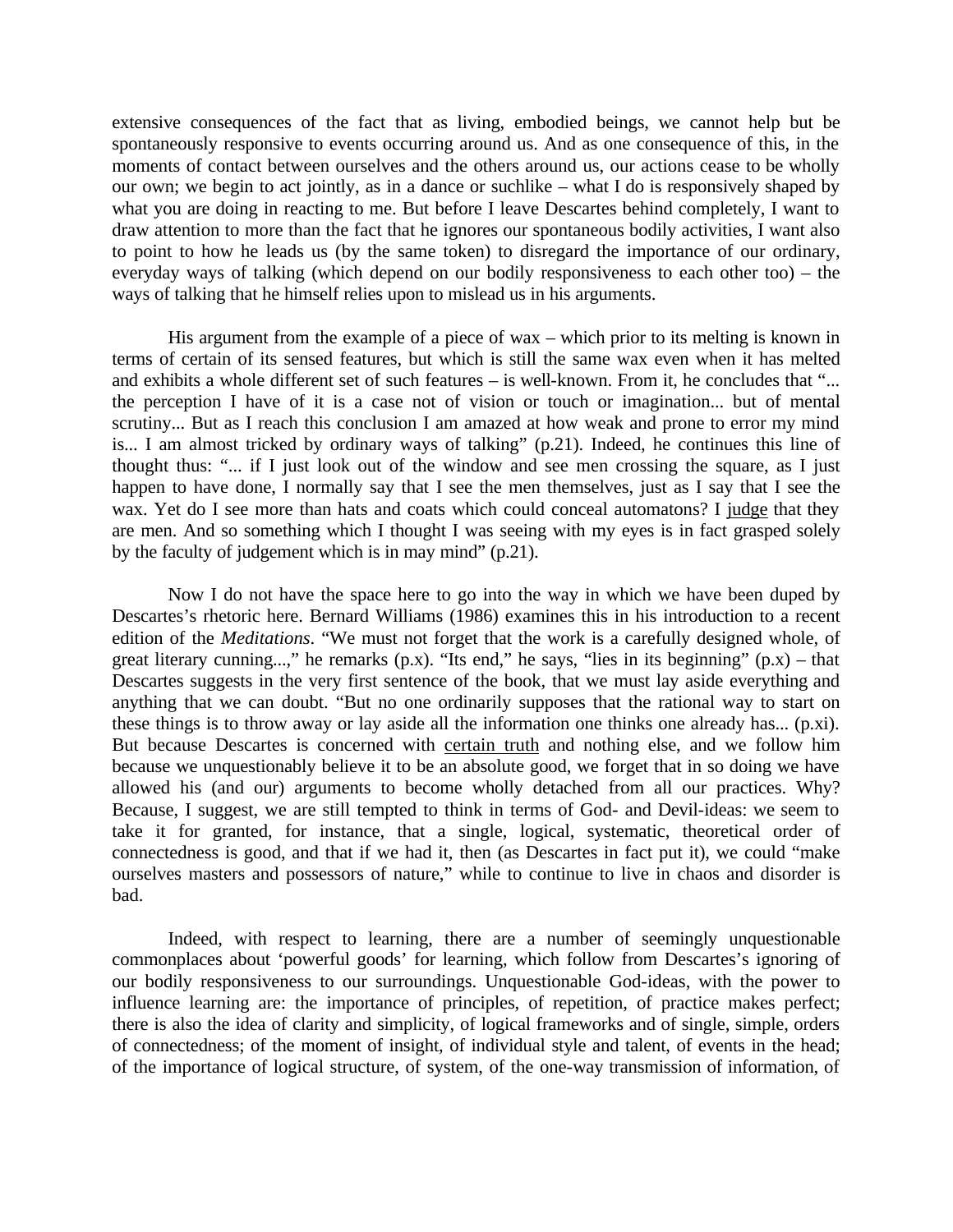testing and giving the right answers to questions; while true learning is independent of who we are, of our identity. All these God-ideas will need re-thinking.

I take this way of stating the issue – in terms of God-ideas and Devil-ideas – seriously and formulate it in these terms under the influence of a number of sources: One is Richard Webster's (1996) book Why Freud was Wrong. Webster first notes Jung's (1963) comment on Freud's motive for theorizing as he did: "In place of the jealous God he had lost, he had substituted another compelling image, that of sexuality. It was no less insistent, exacting, domineering, threatening and morally ambivalent than the original one..." (p.179, quoted in Webster, 1996, p.379). He then goes on to note that Jung himself, "instead of dismissing religion as part of the problem, ...saw it as a potential solution and as a source of healing" (pp.386-387). Indeed, cast into an intellectual environment of rationalistic positivism that is ostensibly is hostile to all forms of religious belief, many western intellectuals still feel themselves under, Webster suggests, "a profound psychological compulsion to immerse themselves once more in belief" (p.384). Rorty (1980, 1989) too notes this, and wants to try and cure us of our compulsive need to, as he puts it, "eternalize" or "divinize" the ideology of the day in our quest for a basis for our actions somewhere "beyond history and institutions" (p.198). While a final influence is again Wittgenstein. As he remarks about the baleful influence of theories in our attempts to understand human affairs more... : "we are under the illusion that what is sublime, what is essential, about our investigation consists in grasping one comprehensive essence (1981, no.444). A major example of such a belief at the moment, is the belief in the behavioral sciences that once we know the rules being followed by, or being used in some other way, by social actors in structuring their behavior, then we will then be able to explain all that they do (see Giddens, 1979, for an extensive account of this view of our social practices).

How else might we understand human activities and learning, if not in this manner? As Bateson (1979) remarks about a whole set of such empty explanations, "invoking a principle inside one component is in fact the error that is made in every one of these cases" (p.98). If we are ever to learn anything genuinely new, it is not explanation in terms of a tautological order of necessary relations devised by ourselves that will help us. We feel compelled to search for rules or principles, but even if we find any, statements of rules or principles lie before us "dead on the page', so to speak. To be of practical help to us, we must 'interpret' them, and all our puzzles then begin again. As all the writers mentioned above point out, something new comes to us only when an other 'calls out' a response from us that we were not able ourselves to call out from ourselves<sup>1</sup>.

## **Collaborative Learning: Bruner's Account of 'Enabling Communities'**

Toward the end of this paper, I will outline in more detail the "Learning Regions" project in Sweden (to which I have an association), and the role of the "dialogue conferences" they

 $\overline{a}$ 

<sup>&</sup>lt;sup>1..</sup> "A meaning only reveals its depths once it has encountered and come into contact with another, foreign meaning: they engage in a kind of dialogue which surmounts the closedness and one-sidedness of these particular meanings, these cultures. We raise new questions for a foreign culture, ones that it did not raise for itself; we seek answers to our own questions in it; and the foreign culture responds to us by revealing to us its new aspects and new semantic depths" (Bakhtin,1986, p.7).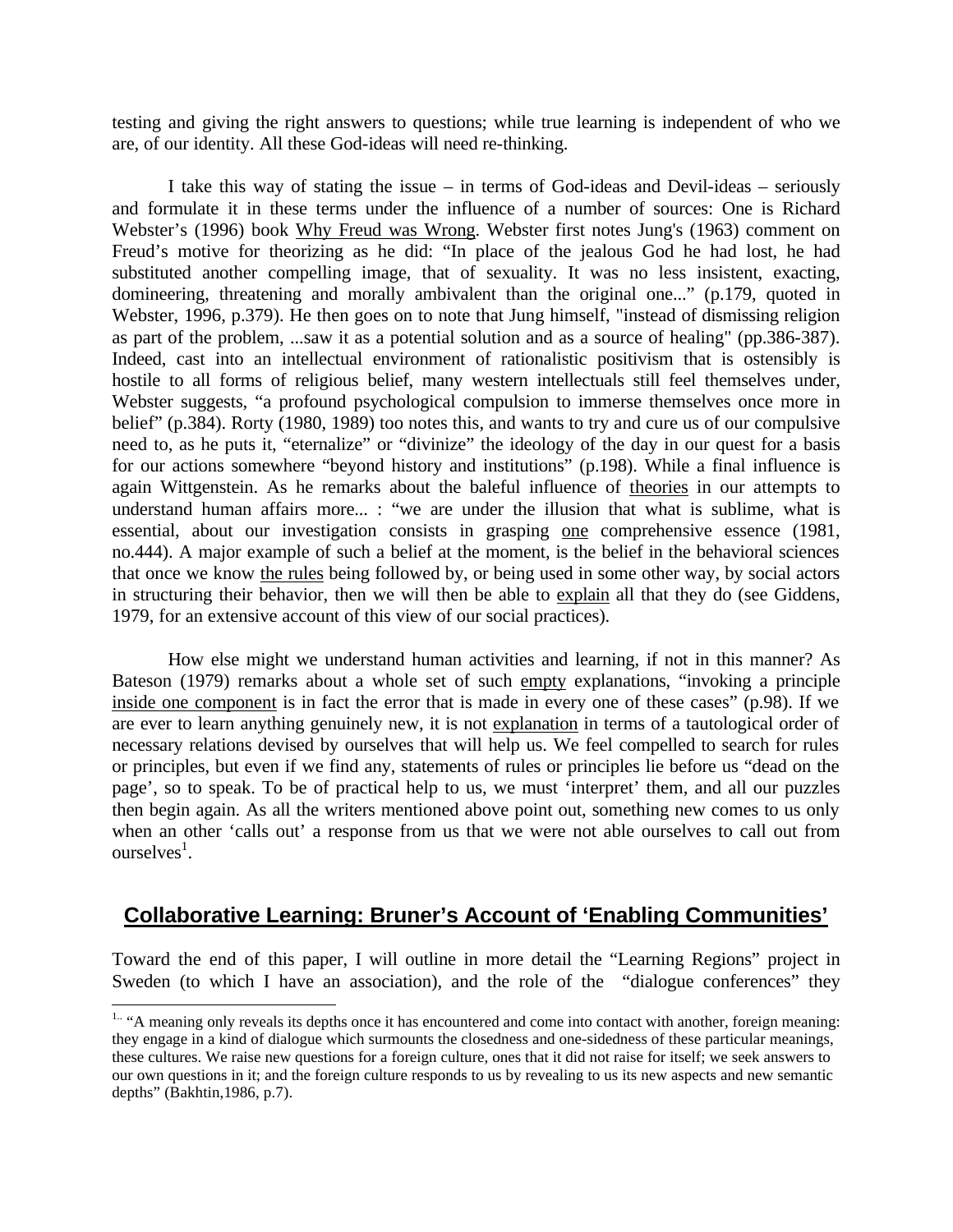involve (Shotter and Gustavsen, 1999). But here, by way of further scene-setting, I would like to explore a number of issues connected with collaborative learning projects, with 'enabling communities', as Bruner (1996) presents them in his recent book, The Culture of Education. Crucial to them, as I have already noted in the epigraph quote above, as the absence of the oneway transmission of information, of teachers as experts. As he sees it, the educational task has now changed. In the context of our continually developing and changing cultures, in which all fixities and stabilities are now of a dynamic and often only momentary kind, we now "need desperately to look more closely at what we mean by an 'enabling' culture, particularly that part of the enabling community represented by its schools" (p.77). And as already mentioned, he goes on the conceive of schools "as serving a renewed function within our changing societies... [we must build] school cultures that operate as mutual communities of learners, involved jointly in solving problems with all contributing to the process of educating one another... [With schools becoming] centers for the cultivation of a new awareness about what it is like living in a modern society" (pp.81-82) – where, as it is now often remarked, we can no longer train when young for a lifetime's career, but must think of 're-inventing' ourselves during our working lives, two or three times at least.

But how does Bruner arrived at this renewed view of our educational institutions? He begins with the by now familiar social constructionist claim, that "the 'reality' we impute to the 'worlds' we inhabit is a constructed one" (p.19), in which our use of words plays a crucial part. This leads him on to the claim that, rather than thought giving rise to action, "'thought' as it is usually discussed may be little more than a way of talking and conversing about something we cannot observe... a way of talking that functions to give 'thought' some form that is more visible, more audible, more referable, and more negotiable" (p.108). This results in him assuming, as we have already assumed above, that our practices are primary. But if this is so, what becomes of our idea that education is to do with the growth or cultivation of pupils's minds?

Instead of still taking it that our primary task is that of providing yet, but now a more complex and up-to-date version of the world around us, Bruner turns our attention back on ourselves, toward our own social powers of construction. As he sees it, schools should become "a place for the praxis (rather than the proclamation) of cultural mutuality – which means an increase in the awareness that children have of what they are doing, how they are doing it, and why" (p.82). In other words, the growth of mind becomes for Bruner, the growth of mindful action, a growth of the ability to act self-consciously. As he puts it, "the process of becoming aware of practice... is an antidote to mindlessness. And mindlessness is one of the major impediments to change" (p.79).

But how is such an awareness cultivated? In contrasting the "impoverished" communicative negotiations of chimpanzee pairs with human mother-child negotiation, Bruner describes an example of, as he puts it, "mother-child 'book reading', where the mother was engaged in teaching her son, Jonathan, the names of things pictured on the pages of the book" (p.182). In the example, "as soon as Jonathan could give a passably correct label in reply to his mother's standard 'What's that?' question, she would begin a next 'And what's the X doing?' routine. She was elaborating the name given to the object at the focus of their joint attention into a wider system of symbols... Indeed, Jonathan's mother even used a distinctive intonation pattern... reverting to the rising intonation she used whenever entering new intersubjective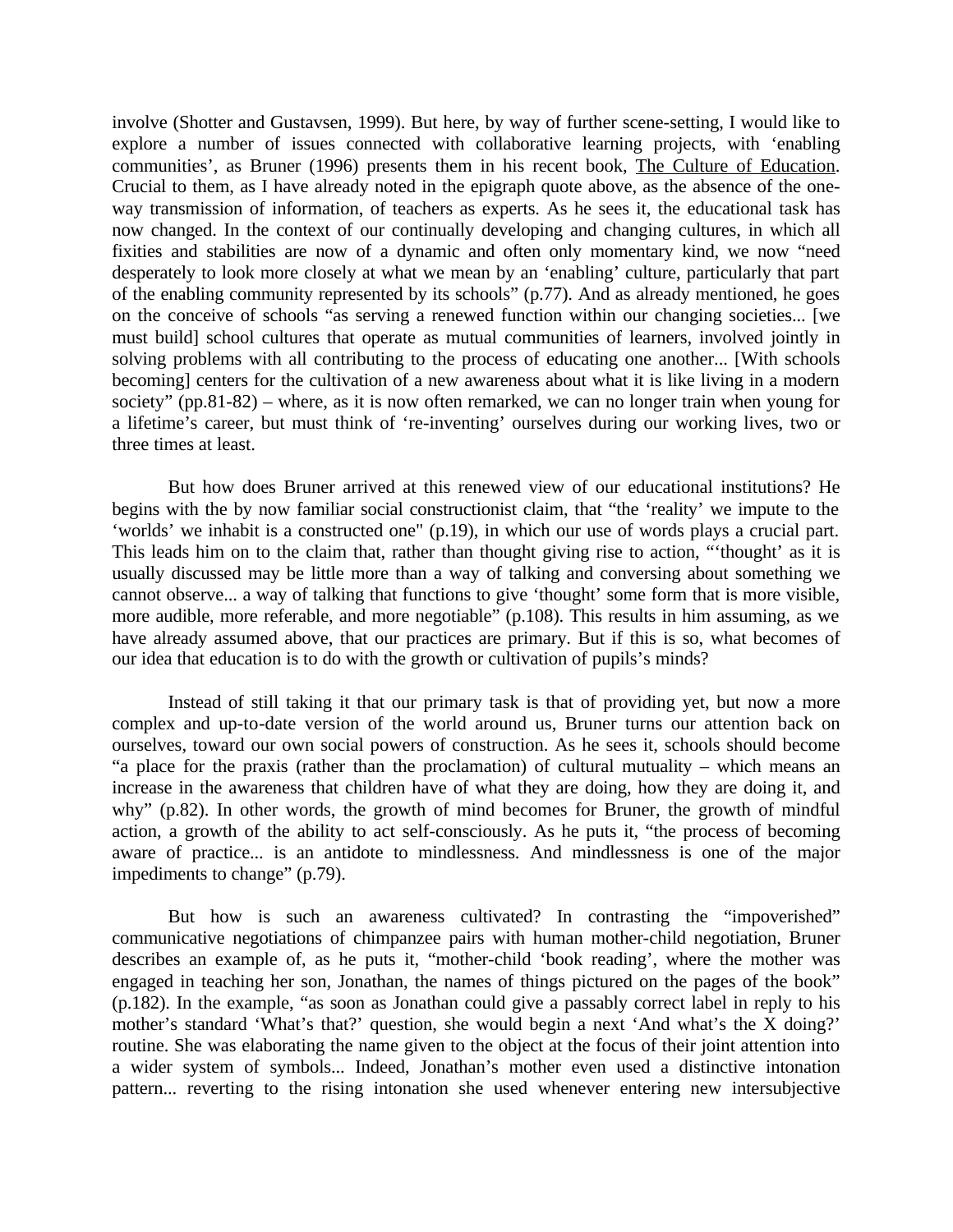territory" (p.182). In other words, this is clearly not a process in which one person is observing another from a distance, and only later providing them with a theoretical formulation of the results of their observations to ponder over, cognitively. The two people are in an immediate, living, embodied, responsive contact with each other's activities. They are not just coordinating their activities cognitively, but are interrelating them in what Bakhtin (1986) calls a dialogical fashion.

I will turn to the very special nature of dialogically-structured phenomena in more detail below. Here it will be sufficient to mention just one, among the many strange characteristics of such phenomena. For it is a characteristic that Bruner feels to be a major tenet, among the nine he sets out, as guides to his (psycho-cultural) approach to education – I will give it its name in a moment. Under the umbrella of the question: "What bonus or increment of knowing follows from combining information from two or more sources" (Bateson, 1979, p.77), Bateson explores such phenomena as binocular vision, and beats and Moiré patterns. I will explore the case of binocular vision and its relation to dialogically-structured phenomena further below. Let me here turn to what Bateson has to say about beats and Moiré patterns. As is well-known, the combination of two rhythmic patterns will generate a third – two sounds of different frequencies will create beats (a rhythm in time), and two rhythmic spatial patterns (two metal gratings, say) superimposed will create a Moiré pattern (a rhythm in space). If I was producing one rhythmic pattern in my activities, and you were producing another in your's (with mine being, roughly, in response to your's, and your's being, roughly, in response to mine, so that both your's and mine were 'in the same ball park', so to speak), then the third pattern produced would be neither your's nor mine but our's. However, because neither of us can have a sense of directly shaping its production in our actions, it appears to us as an 'it', as a third something existing independently of either of us as individuals<sup>2</sup>. Such third things, such 'its', exist only in, as Bruner calls it, "intersubjective territory."

Such 'its'– Bruner also calls them "works" or "oeuvres" – play an important part in Bruner's "psycho-cultural" approach to education. He discusses them under the heading of his "externalization tenet" (pp.22-29). He sees them as serving many functions. For instance: "'It' takes over our attention as something that, in its own right, needs [something]... 'It' relieves us in some measure from the always difficult task of 'thinking about our own thoughts'... 'It' embodies our thoughts and intentions in a form more accessible to reflective efforts" (p.23), and so on. Indeed, what is especially important in people's living, responsive, involvements with each other, is the fact that they find the living 'Its' they create between them exert moral obligations on them in some way – which leads Bakhtin (1986) to talk of such 'its' as superaddressees (p.126). As Bruner points out, "much of what is involved in being a member of a culture is doing what the 'things' [the 'its'] around you require" (p.151). Rather than our surroundings being seen as a neutral and inert, from within our human involvements with the others around us, they must be seen as providing us with a dynamic, living context with its our requirements, invitations, offerings, and affordings. In short, its motivations<sup>3</sup>. And it is in the

 $\overline{a}$ 

<sup>&</sup>lt;sup>2..</sup> See the account in Shotter (1984, pp. 100-105) on the strange characteristics of "joint action."

 $3.$  Vygotsky (1986) comments in this respect, in discussing "the last step" in his analysis of the development of higher mental processes: "Thought is not the superior authority in this process. Thought is not begotten by thought; it is engendered by motivation, i.e., by our desires and needs, our interests and emotions. Behind every thought there is an affective-volitional tendency, which holds the answer to the last 'why' in the analysis of thinking" (p.252).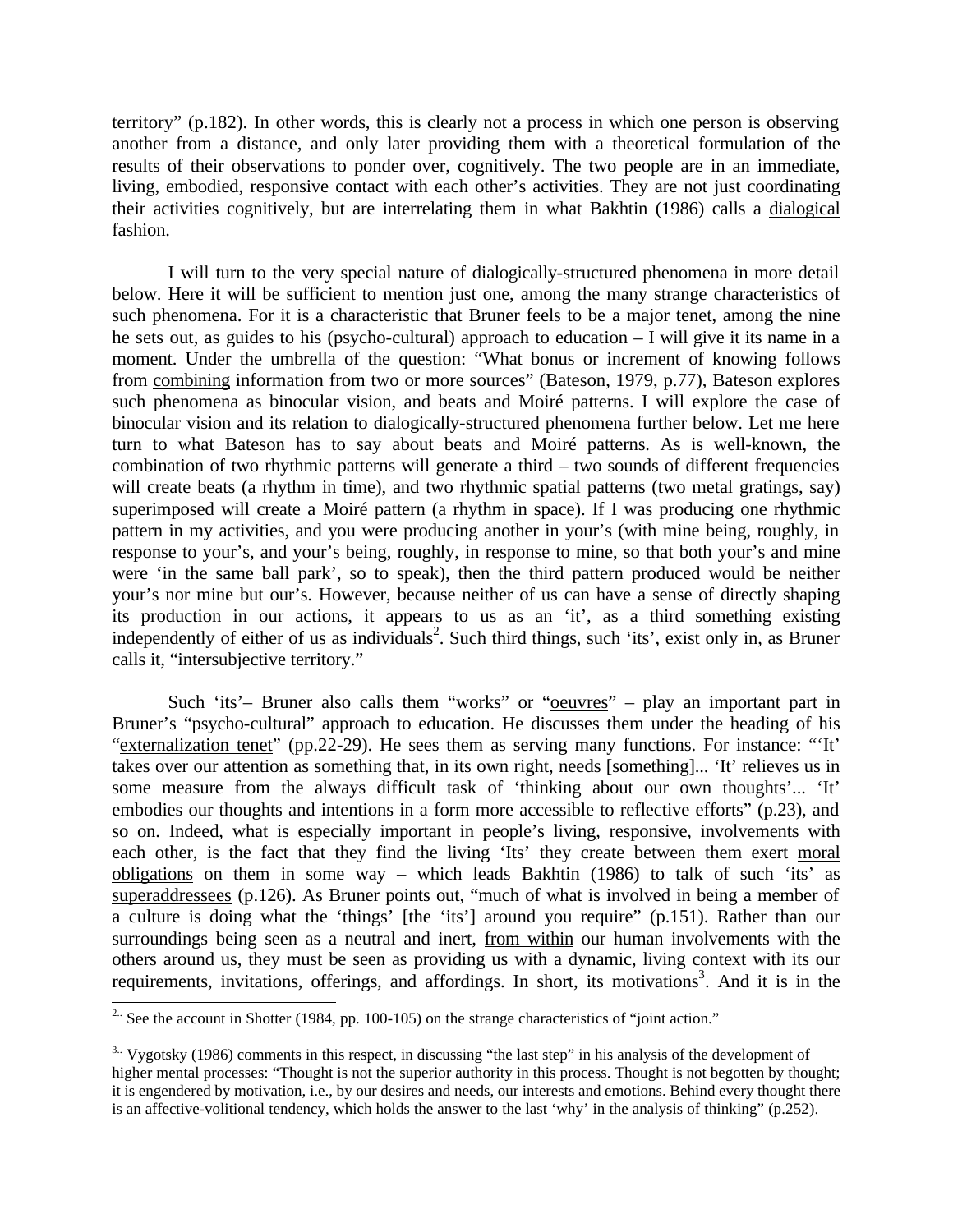invention for ourselves of new 'its' to 'call out' from us new actions, that we can motivate change our cultural practices – perhaps sufficiently extensively to elaborate them everywhere, not just in schools – into the self-developing practices of an "enabling community." I will return to these issues at the end of this article, where I will discuss the Swedish "Learning Regions" project.

### **The Primordial Scene of Social Life: Our Spontaneously Responsive, Bodily Activity**

With all the above scene-setting in place, I would now like to return to the focus I promised above on the primacy of our living, spontaneously responsive reactions to the others and othernesses around us. Our living bodily presence to each other is of crucial importance in education. For, as living, embodied beings (as 'open' systems) we cannot help but be spontaneously responsive to events occurring around us. We attend to events that we ourselves, so to speak, 'make' – as we comprehensively attend to a location in our surroundings with our eyes, ears, turnings of the body, and so on – as well as those that just happen, that spontaneously 'call' us to attend to them. Crucial amongst theses latter, are those specially arranged by others around us, aimed at training us to respond to aspects of our surroundings as they do already. As a result of us being spontaneously responsive in this way, strange things happen to and within us. Not only is there a rich and complex intertwining of our own outgoing responsive activities with those coming into us from our surroundings, but within this intricate intertwining, a 'space' with a 'depth' (of human possibilities) to it is created around us. And as we have seen above, at the point of contact between two or more different forms of life with each other, yet another (collective) third form of life emerges, a form of life with its own unique, horizon-bound environment, i.e., a world, within which at that moment I find myself immersed. But how are the stable knowings and understandings that seem to guide us in our practical doings possible in the midst of all this fluidity? For they seem to involve the creative combining of two or more sources of activity to produce, not simply a merged or averaged activity, but a distinct otherness located 'out there', a unitary whole with its own 'inner' nature, a positioned source of activity with its own unique 'style' of life.

I am climbing a rock. I visually scan over the scene before me. My two eyes return to, and convergently focus on, the same rock face, up there, again and again, as well as on possible hand holds on my climb up to it from where I now stand. But in doing this, it is not a matter of me simply integrating a sequence of separate stimuli (static pictures) provided me by a sequence of glimpses, but of me finding ways within the continuous flux of spontaneously responsive experience to orient myself in relation my surroundings by focusing all (or a number) of my sensory channels on certain invariances or stabilities within that flux to which I can return time and time again. I see what I touch and touch what I see, and hear the rasping sound of my fingers slipping on the rock as issuing from the point at which I can see them touching it. As Gibson (1979) points out: "Vision is a whole perceptual system, not a channel of sense. One sees the environment not with the eyes but with the eyes-in-the-head-on-a-body-resting-on-the-ground" (p.205). And, we might add, similarly for the auditory system: it is not an isolated channel of sense either. One hears one's environment not with the ears, but with the ears-in-the-head-on-abody-resting-on-the-ground-facing-in-a-certain-direction; thus the two systems (visual and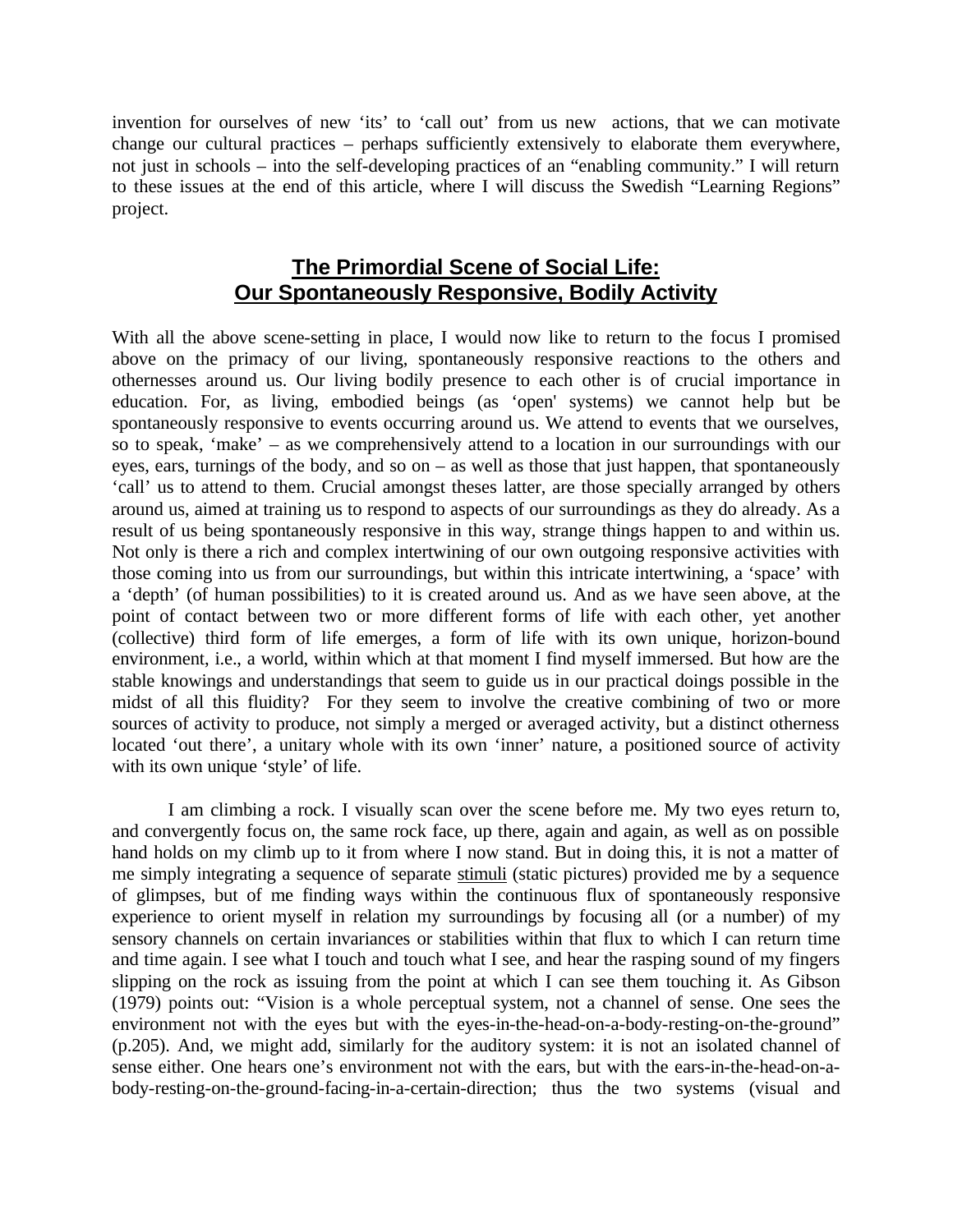auditory) are not in fact physically separable from each other, but reciprocally implicated in each other's operation.

Similar to my creative discovery of a set of stable 'places' in terms of which to orient myself in my climb up a rock face, so the otherness of the other is made available to me in the same way, i.e., in the constancies discoverable in the variations between my many outgoing expressions addressed to them, and all the incoming responses from them addressed to me. They, i.e., their 'style' of being, is present to me in the differences between my expressions and their responses to them, as I am present to them in the same way. But how can we make sense of such a creative process as this, in which a multidimensional, unitary whole is created to accommodate, so to speak, a set of otherwise unrelated fragments? Ten considerations (at least) are, I think, relevant:

1) Dialogically-structured events: One consideration that is crucial to the approach I shall take, is Bakhtin's (1981, 1984, 1986) claim that our living relations to the others and othernesses around us are structured neither in cause and effect terms, nor in terms of sign to meaning, but dialogically, i.e., in relationally-responsive terms, in terms of a circumstance or situation 'calling for' or 'motivating' a response from us. As he puts it with respect to our verbal utterances: "Language lives only in the dialogical interaction of those who make use of it...Dialogic relationships are reducible neither to logical relationships nor to relationships oriented semantically toward their referential object, [these] relationships in and of themselves [are] devoid of any dialogical element. They must clothe themselves in discourse, become utterances, become positions of various subjects expressed in discourse, in order that dialogic relations might arise among them. 'Life is good', 'Life is not good'. We have before us two judgments... Between these two judgements there exists a specific logical relation: one is the negation of the other. But between them there are not and cannot be any dialogic relationships; they do not argue with each other in any way.... Both these judgments must be embodied, if a dialogic relationship is to arise between them and toward them" (p.183). Thus, when these two judgments are expressed in two utterances by two different individuals, one in response to the other, then they can give rise to disagreement, to contradiction, to controversy, and so on; then they are constitutive of one or another kind of relationship between the people concerned. Indeed, more than that, as we shall see, a unified world containing the two individuals concerned also begins to come into existence, a world able to function as a context in which such a disagreement, contradiction, or controversy can make sense.

2) A third realm of activity that is neither behavior nor action: The dialogical is thus born in the space between the living, bodily expressions of one individual and the spontaneous bodily responses to them by an other. Rather than occurring in an instant, however, such dialogicallystructured activity develops over time. In being neither simply caused by an external (stimulus) event (behavior), nor due to the reasons or motives of an individual (action), it falls into a special, third category of activity, exhibiting an intertwined, multidimensional complexity. Its unfolding 'shape' owes its character to its continually changing responsive relations to its surroundings as people sequentially 'answer' spontaneously to the 'calls' coming to them in turn from within their different involvements with their surroundings.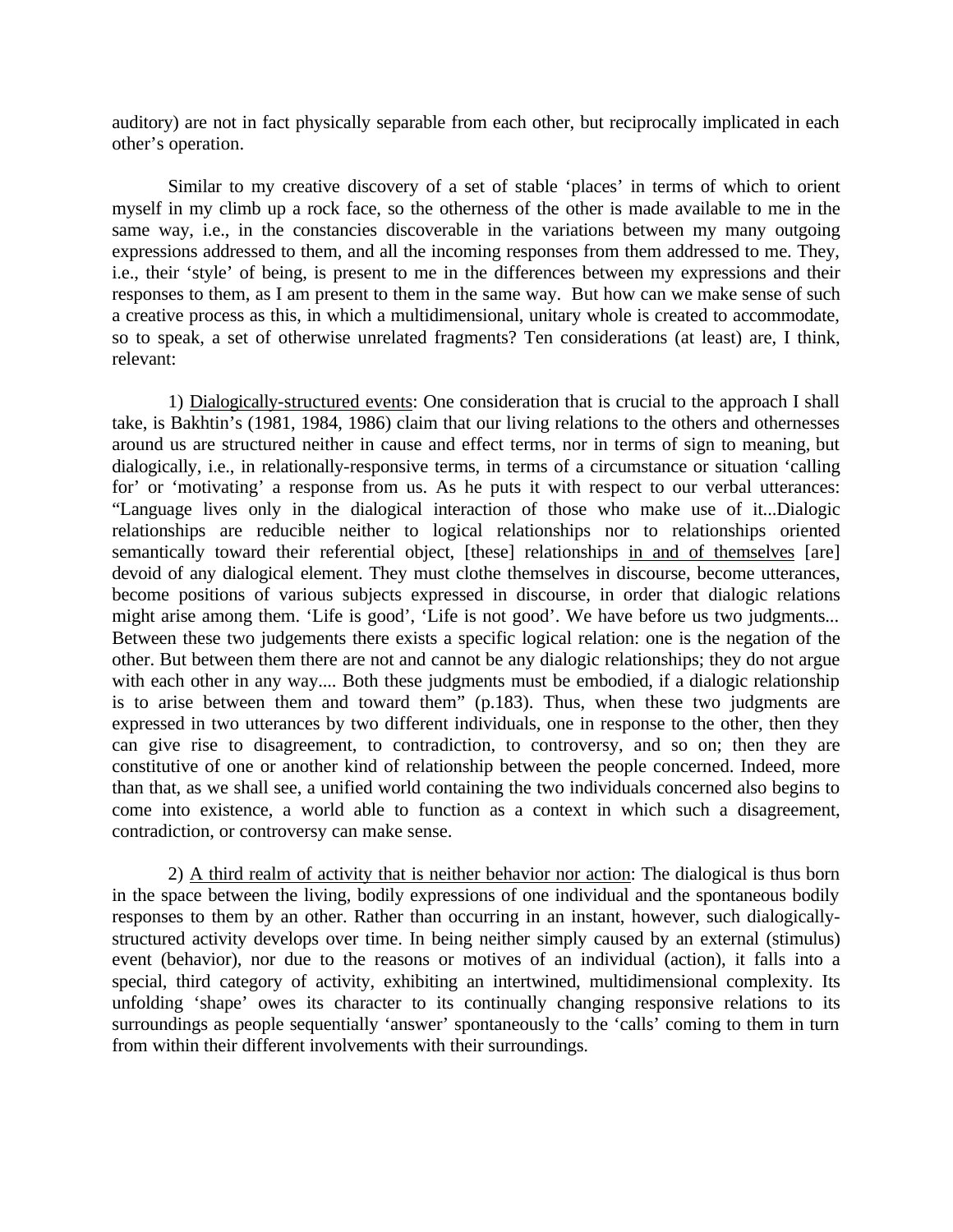3) Our ineradicable involvement with our surroundings: We are always involved in the world around us in one way or another. Not to be involved, not to be oriented toward our surroundings, but to be totally disconnected from them, is not, as living beings, an option for us.

4) Meaning is present in the social act before any conscious awareness of meaning occurs: Given that whatever an individual does in response to their surroundings, is both 'expressive' of their attitude or orientation to them, as well as 'calling out' an other's response. The relation of such "expression-summoned bodily responsiveness," if we can call it that, to us later being able to express meanings to each other, is well expressed by Mead (1934). He notes that: "The mechanism of meaning is...present in the social act before the emergence of consciousness or awareness of meaning occurs. The act or adjustive response of the second organism gives to the gesture of the first organism the meaning it has" (pp 77-78). 3). In other words, long before anything occurs in our heads, in our conscious experience, we can find in the very structure of our responsive bodily activities, the precursors or prototypes for what later we shall talk of in mental or cognitive terms.

5) The joint production of enthymemic structures: This gives rise to another consideration of great importance – although it may seem very strange indeed to bring it in at this point. It is the importance of the enthymeme or enthymemic structures. In rhetoric, an enthymeme – like the two utterances mentioned above: 'Life is good' and 'Life is bad' – consists in only two propositions, and lacks the 'middle term' which joins them; if the two utterances are to be accepted as jointly making sense, then the middle term (the contextualizing world) must be implicitly and creatively supplied by all those involved. Put otherwise, an enthymeme or enthymematic structure occurs when a speaker or performer says or does something that an other who witnesses it responds to in such a way that both performer and audience agree to the resulting joint outcome (Bitzer, 1959). I mention the importance of enthymemic structures in the light of the following comment by Voloshinov (1987): "Whatever kind it be, the behavioral utterance always joins the participants in the situation together as co-participants who know, understand, and evaluate the situation in a like manner.... Thus, the extraverbal situation is far from being merely the external cause of an utterance – it does not operate on the utterance from the outside, as if it were a mechanical force. Rather, the situation enters into the utterance as an essential constitutive part of the structure of its import. Consequently, a behavioral utterance as a meaningful whole is comprised of two parts: (1) the part realized or actualized in words and (2) the assumed part. On this basis, the behavior utterance can be liken to an enthymeme"  $(p.100)^4$ .

6) Unities of unmerged consciousnesses: But how are the 'middle terms' of enthymemes created? This question leads me on to a fourth consideration: As we have seen, dialogically structured, living activity cannot be described in merely causal terms, nor can it be understood logically or rationally, in terms of people's reasons for so acting. It seems to be an utterly distinct, and very strange third kind of activity, in which the individual activities involved, although they may be very different from each other, nonetheless form, for a moment, a single, true unity of internally related parts. Like the complex unity produced in the stranding and intertwining of the different instruments in an orchestra playing a symphony; with each playing

 $\overline{a}$  $4$ . Here is a precise example of the previous point – that we can find in the very structure of our responsive bodily activities, the precursors or prototypes for what later we shall talk of in mental or cognitive terms.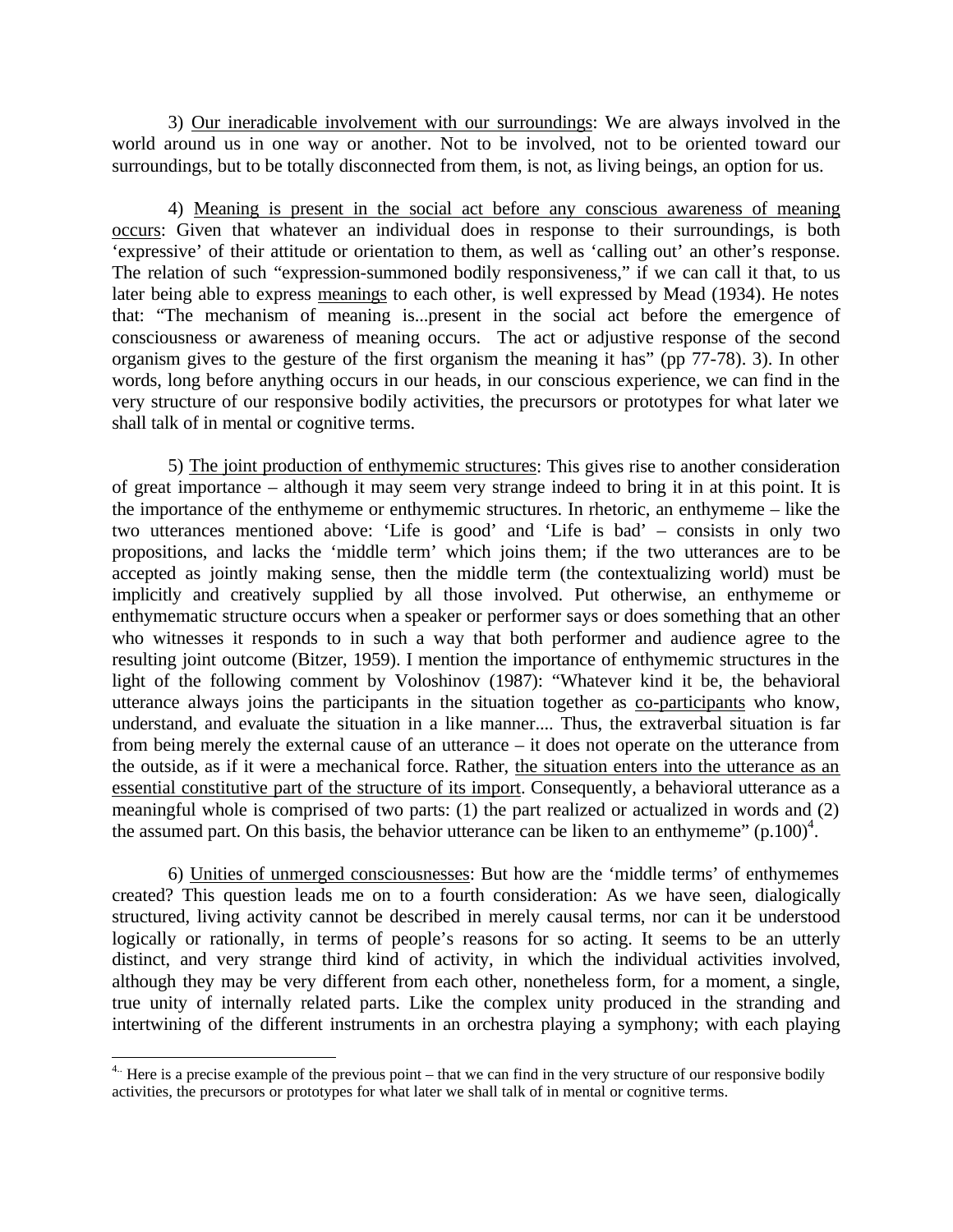its own part in a responsive relation to all the others playing their part, a dialogically-structured unity is, as Bakhtin (1984) oxymoronically puts it, "a unity of unmerged consciousnesses or voices."

7) The binocular as an exemplar of an unmerged unity of sensory sources: But how can a unity be formed from unmerged constituents. Shouldn't we more properly call it a mixture or an amalgam? Like splitting the atom, a contradiction in terms would seem to be involved. What could a living unity of unmerged entities or activities be like? As I mentioned above, Bateson (1979), draws on this example to point out the advantages of having two (or more) separate sources of information bearing on the same location out in our surroundings. He mentions two advantages: one is that we are able to achieve better visual resolution at edges and contrasts, i.e., to be more sensitive to change. But the second is even more important. From the spontaneous intertwining of the two monocular views from our two eyes, rather than a blurred and averaged, and still two-dimensional view, we become the beneficiaries of a three dimensional, binocular view of the scene before us. Indeed, from the slight variations between the different views from the two eyes, besides a left-right and an up-down dimension of relation between ourselves and our surroundings, a third inner or relational-dimension of near and far emerges. From the point at which our two eyes achieve a clear, focused, convergence, we gain a sense of depth. And this, as Bateson points out, is a dimension of a quite different logical type to the (dead) objective, external dimensions in terms of which grasp the character of our surroundings independently of ourselves. It is an inner living relationship to our surroundings which provides us, personally, with a more refined orientation toward them. The different arrival time of sounds at our left and right ears operates in the same way, to give us, not a merged echo effect, but the directionality of a sound.

We may take these examples as paradigms for what can happen when two separate activities intertwine in a living, dialogically-structured relation to each other: further inner dimensions of relationship and connection, leading to more refined orientation to our surroundings, are produced. In short, our sensitivities to subtle variations in certain spheres of involvement – in painting (colors, shapes, shades, balances, etc.), in numbers (repetitive patterns, relations in an array, etc.), in skiing and sailing (a sensitivity to slight variations in conditions), and so on – increase. Merleau-Ponty (1962; 1964) also takes binocular vision as a paradigm for the special kind of creative, qualitative synthesis produced by our living bodies: "We pass from double vision to the single object, not through an inspection of the mind, but when the two eyes cease to function each on its own account and are used as a single organ by one single gaze. It is not the epistemological subject who brings about the synthesis, but the body..." (1962, p.232). Indeed, as I have already noted above, what is so difficult to accept with respect to such joint, dialogically-structured, activities, is that we as individuals have no inner sense of responsibility for them.

8) Seeing connections: This distinct third sphere of dialogically-structured activity – which is not individual action, nor mere externally caused behavior – involves a special kind of nonrepresentational, sensuous, embodied form of understanding which is constitutive of people's social and personal identities. It is constitutive of them as a certain kind of person. I have called it a relationally-responsive form, to contrast it with the representational-referential form of understanding more familiar to us in our current philosophical discussions of knowledge and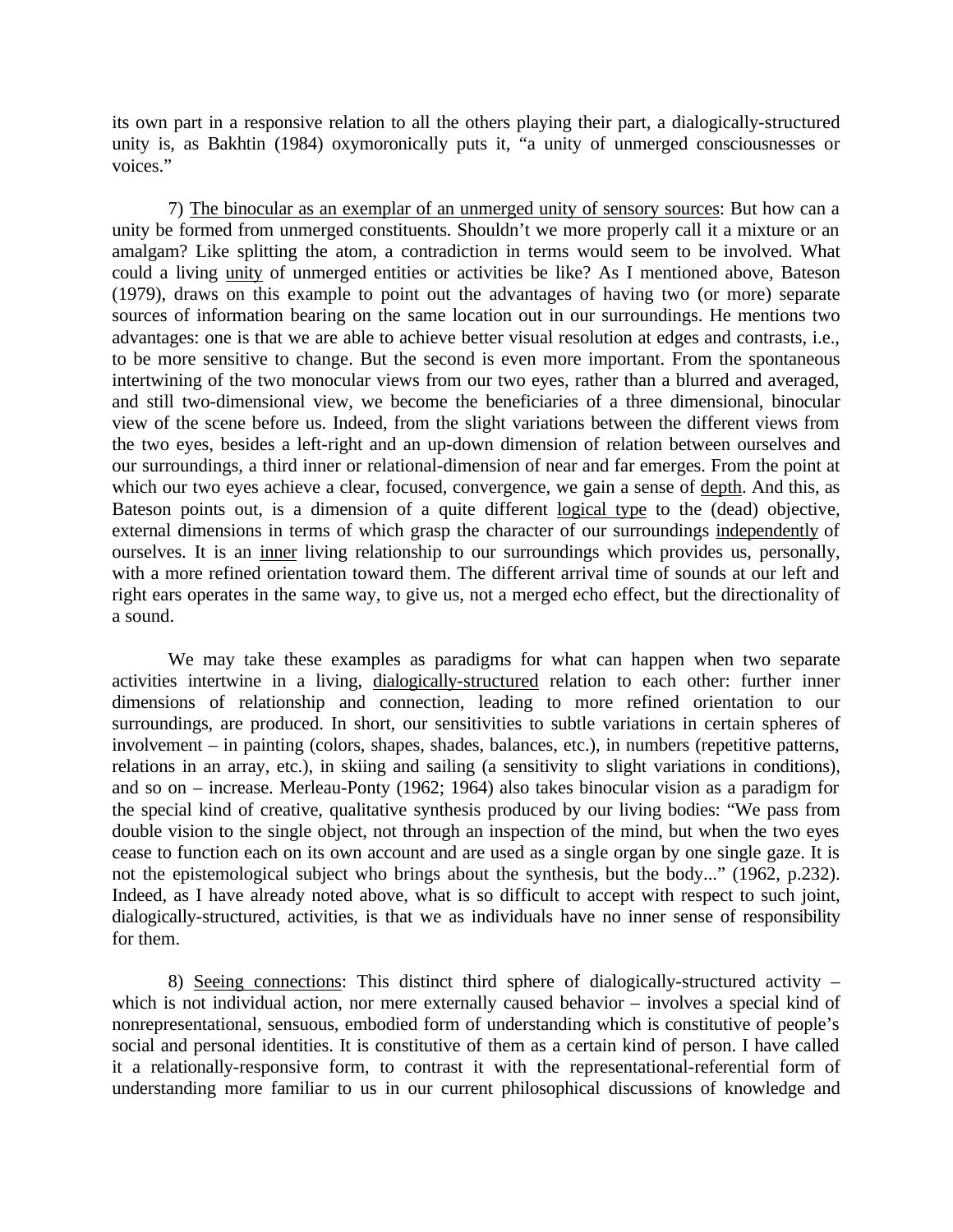understanding. It consist in, as Wittgenstein (1953) puts it, "'seeing connections'" (no.122). We might call it an (inner) orientational kind of knowing. For, once we 'see' the world around us in this way, we see more than merely inert objects before us; we see in terms of a whole set of spontaneously occurring, bodily reactions and anticipatory responses, a whole set of 'calls' to which we feel answerable in a certain way. It is a kind of spontaneous knowing manifested in our practical activities, again as Wittgenstein (1953) puts it, in terms of us knowing our "way about" (no.123), in terms of us feeling 'at home' in our surroundings. It is thus a kind of knowing that is prior to and determines all the other ways of knowing available to us.

9) The primordial 'stuff' of knowledge: But the intertwining in which we are interested occurs among more than just two channels from the same sensory realm. But all my senses are at work in giving me around me a unified world. Applying what we have learned from the synthesis binocular vision to the problem of the unity of our senses, Merleau-Ponty (1962) remarks: "It cannot be understood in terms of their subsumption under a primary consciousness, but of their never ending integration into one knowing organism. The intersensory object is to the visual object what the visual object is to the monocular images of double vision, and the senses interact in perception as the two eyes collaborate in vision (pp.233-234). Thus in our primordial, perceptual relations to our surroundings, "... we do not think the object and we do not think ourselves as thinking it, we are given over to the object and we merge into this body which is better informed than we are about the world, and about the motives we have and the means at our disposal for synthesizing it" (p.238). Thus perception is, Merleau-Ponty concludes, "a non-thetic [i.e., non-positing], pre-objective, pre-conscious experience. Let us therefore say, provisionally that there is a merely possible stuff of knowledge. From every point in the primordial field intentions move outwards, vacant and yet determinate; in realizing these intentions, analysis will arrive at the object of science, at sensation as a private phenomenon, and at the pure subject which posits both. These three terminal concepts are no nearer on the horizon of primordial experience. It is in the experience of the thing that the reflective ideal of positing thought will have its basis. Hence reflection does itself not grasp its full significance unless it refers to the unreflective fund of experience which it presupposes, upon which it draws, and which constitutes for it a kind of original past, a past which has never been present"  $(p.242)^5$ .

10) The further specification of a circumstance by those involved within it: In short, activities in this third, primordial sphere lack specificity. They are a complex mixture of many different kinds of influences. This makes it very difficult for us to characterize their nature: they have neither a fully orderly nor a fully disorderly structure, neither a completely stable nor an easily changed organization, neither a fully subjective nor fully objective character. Indeed, it is precisely their lack of any pre-determined order, and thus their openness to being specified or determined by those involved in them, in practice – while usually remaining quite unaware of having done so – that is their central defining feature. It is precisely this that makes this sphere of activity so interesting. It is interesting for how it illustrates the way in which, as Merleau-Ponty

-

<sup>&</sup>lt;sup>5..</sup> Merleau-Ponty (1968) continues this investigation in The Visible and the Invisible: "Since the same body sees and touches, visible and tangible belong to the same world. It is a marvel too little noticed that every movement of my eyes -- even more, every displacement of my body -- has its place in the same visible universe that I itemize and explore with them, as, conversely, every vision takes place somewhere in the tactile space. There is double and crossed situating of the visible in the tangible and of the tangible in the visible; the two maps are complete, and yet they do not merge into one. The two parts are total parts and yet are not superposable" (p.134).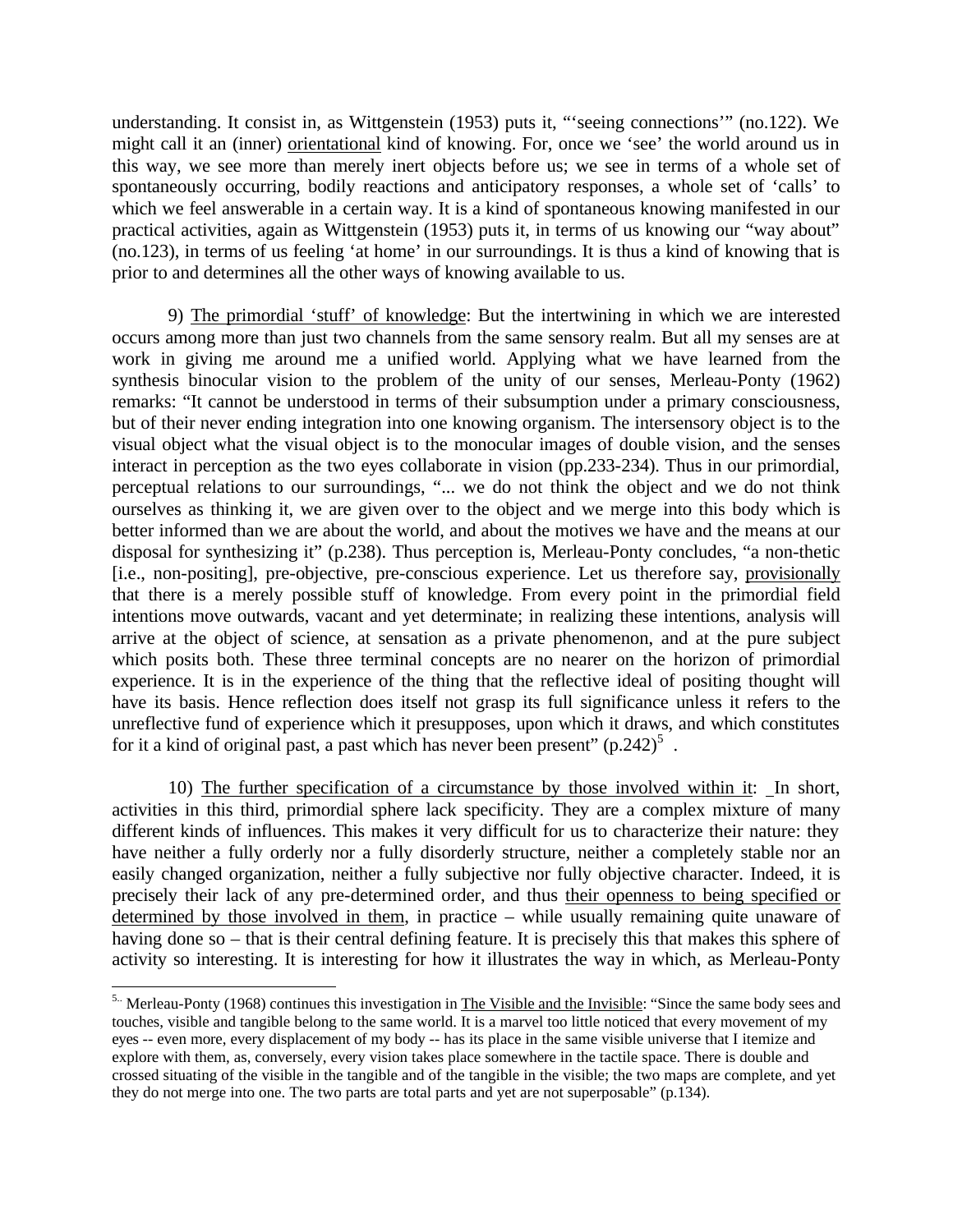(1962) puts it: "It is my body which gives significance not only to the natural object, but also to cultural objects like words," (p.235). Indeed, to repeat a segment already quoted above, the meaning of an utterance as we voice it "is not on the phrase like the butter on the bread, like a second layer of "copy reality" spread over the sound: it is the totality of what is said, the integral of all the differentiations of the verbal chain; it is given with the words for those who have ears to hear" (Merleau-Ponty, 1968, p.155). As we voice and otherwise body forth our utterances, there in the subtle details of the 'shape' of the unfolding flow of our expression, visible for all to see and audible for all to hear, are our moment-by-moment evaluations of 'our inner worlds'.

These ten considerations then, bring out something of what is so very special in our embedding within what we now might call a "responsive order" (Gendlin, 1997). New relations that matter to us, new features requiring our evaluative judgments, new dimensions that both offer us certain opportunities for action while also exerting certain calls upon us to which we must respond, are continually being created, unnoticed, in our dialogically-structured encounters with the others and othernesses around us. Although we usually remain unaware of always being situated within such a dialogically structured space, although the created sense of a 'depth' usually remains unarticulated in the background to our lives together, it is always from within such a complexly intertwined space - in 'answer' to the 'calls' it exerts upon us - that we responsively perform our actions. The unique nature of such spaces can, thus, only be studied *from within* the practices in which they are created. Thus to investigate their nature, their structure, the calls they can exert on us, what is possible for us within them and what is not, we need some utterly new methods of investigation, quite different from the 'onlooker' methods inherited from the natural sciences. Instead of dealing with regularities and repetitions, as in modernist inquiries, we must deal with quite specific "once-occurrent events of Being" (Bakhtin, 1993), occurring in the quite distinct and specific realities of understanding emerging between us in the many different relationships in which we become involved. It is toward the nature of these methods, and their comparison with what currently we think it is to be rational, that I would now like to turn.

# **Re-Thinking Learning: What the Dialogically-Structured Nature of Our Relations with Our Surroundings Means for Learning**

Central, then, to the re-thinking of learning I wish to pursue in this article, are three major themes, two of which I have already been mentioned above: 1) One is expressed in Merleau-Ponty's (1964) claim that: "I inevitable grasp my body as a spontaneity which teaches me what I could not know in any other way except through it" (p.93). In other words, the beginning of all our new learning is to be found in our spontaneous bodily responses to events in our surroundings, in what I shall call "living events." In living events, there is a shift of attention, a shift of bodily energy, the occurrence of a "difference that makes a difference" (Bateson, 1972, p.453). 2) Another theme is that on certain occasions, such living events may be related to each other dialogically, as Bakhtin (1986) puts it – where all such dialogically related events are inevitably creative in some way, related to the circumstances of their occurrence. Indeed, in their intertwining, they give rise to a qualitatively unique kind of unified entity – to the sense of a distinctly structured time-space, with its own kind of multi-dimensional, relational depth, that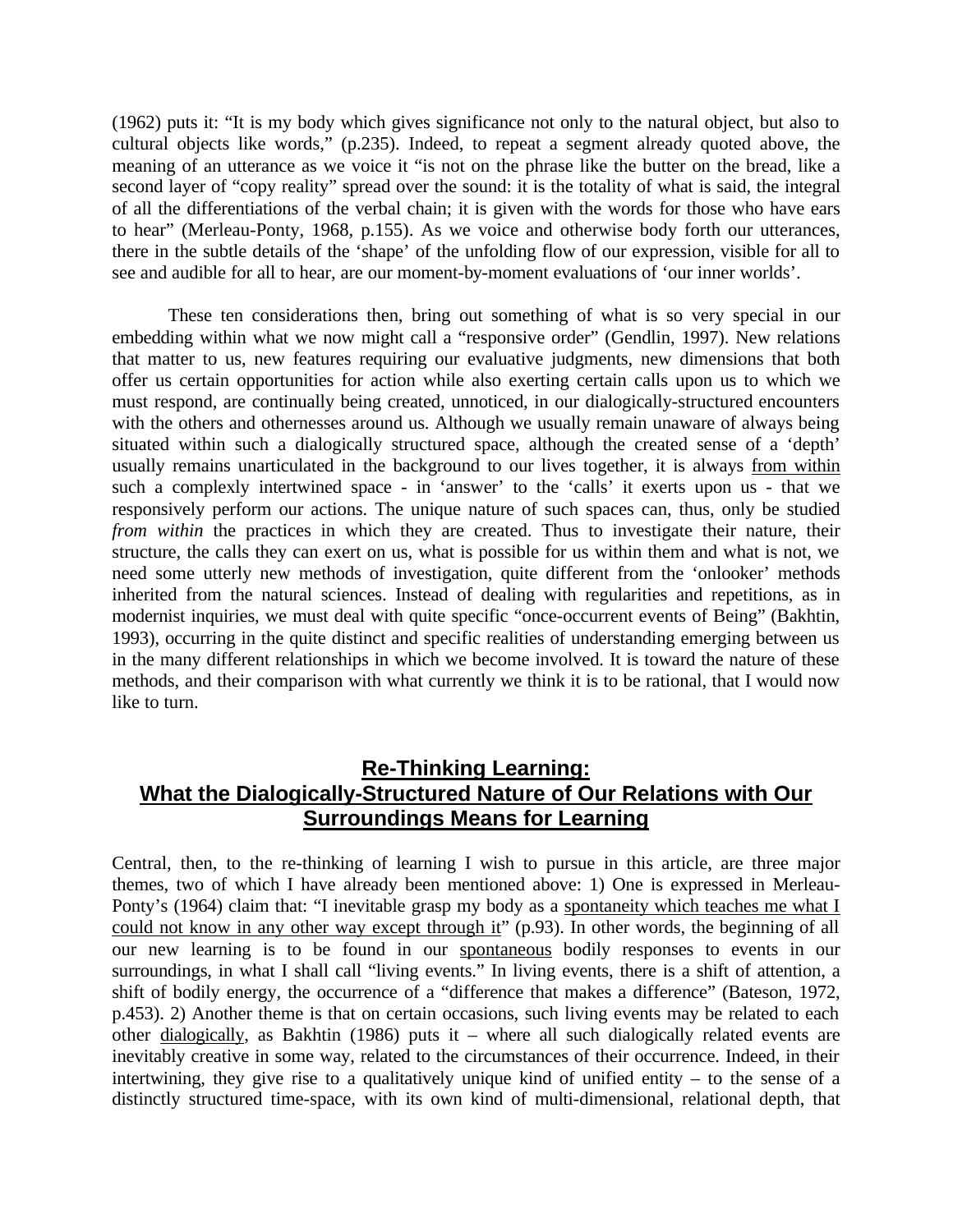one can mentally 'survey' – an indivisible whole that is hinted at in none of them separately. This can be likened, as we have seen, to the synthesis over time of the two separate, moment by moment changing, monocular views, into the depth, complexity, unity, and stability of the binocular object. 3) To these two, we must add a third: To say that our bodies are spontaneously responsive to events in our surroundings, is to say, as Garfinkel (1967) puts it, that they are responsive to "seen but unnoticed" events. To act in a more deliberate, self-controlled manner, we must respond to events of our own choosing, that is, to events to which we ourselves direct our attention, to events which, we say, we notice consciously. Conscious noticings are events which we can, not only focus on deliberately, but we can, potentially at least, share our noticing of them with others. They are noticings that others can witness too. Where, to talk of something as being "consciousness" is this way – as something witnessable by others – is to go back, as Toulmin (1982) suggests, to the origins of the word "consciousness," in con (with)-scientia (knowing), i.e., togetherness-knowing or jointly-knowing, in Roman Law<sup>6</sup>. Taking these three themes together gives us a basis for a radical re-thinking of the nature of learning.

#### **Re-thinking learning**

 $\overline{a}$ 

1) Our spontaneous bodily responsiveness in learning: As living beings, we can never cease to be in constant contact with our surroundings. The importance of our living, bodily involvement in, and bodily responsiveness to, real surroundings – surroundings in which we can move about, and to which we can relate ourselves in both a sensory (incoming) and an instrumental (outgoing) fashion in a multiplicity of different ways – cannot be over-emphasized. Indeed, we first react, not as rules demand, but as our circumstances demand.

2) The importance of our responsiveness to the others around us: Closely related to the importance of the situations surrounding us, is our bodily presence to each other. For, by their words and gestures, others can 'call' our attention to aspects of our surroundings which are important to them in their practices. So although we first act, not as rules but as our situations demand, the aspects of, or loci, in our situations to which we respond may be selected for us by others.

3) Basic learning occurs spontaneously, without explicit teaching, and is not cognitive (epistemolog ical) in character but bodily (ontological): Initially in our development, we learn to be little Occidentals or Orientals, in England we learn British English while in America American English, we acquire a certain sensibility appropriate to our culture. As Voloshinov

<sup>&</sup>lt;sup>6..</sup> "Etymologically, of course, the term "consciousness" is a knowledge word. This is evidenced by the Latin form, sci-, in the middle of the word. But what are we to make of the prefix con- that precedes it? Look at the usage in Roman Law, and the answer will be easy enough. Two or more agents who act jointly – having formed a common intention, framed a shared plan, and concerted their actions – are as a result conscientes. They act as they do knowing one another's plans: they are jointly knowing." (p.64). Toulmin traces how a whole family of words, "whose historic use and sense had to do with the public articulation of shared plans and intentions has been taken over into philosophical theory as providing a name for the most private and unshared aspects of mental life... The term "consciousness" has thus become the name for a flux of sensory inputs that is seemingly neither con-, since each individually supposedly has his or her own, nor sciens, since the sensory flux is thought of as "buzzing and booming" rather than cognitively structured or interpreted " (p.54).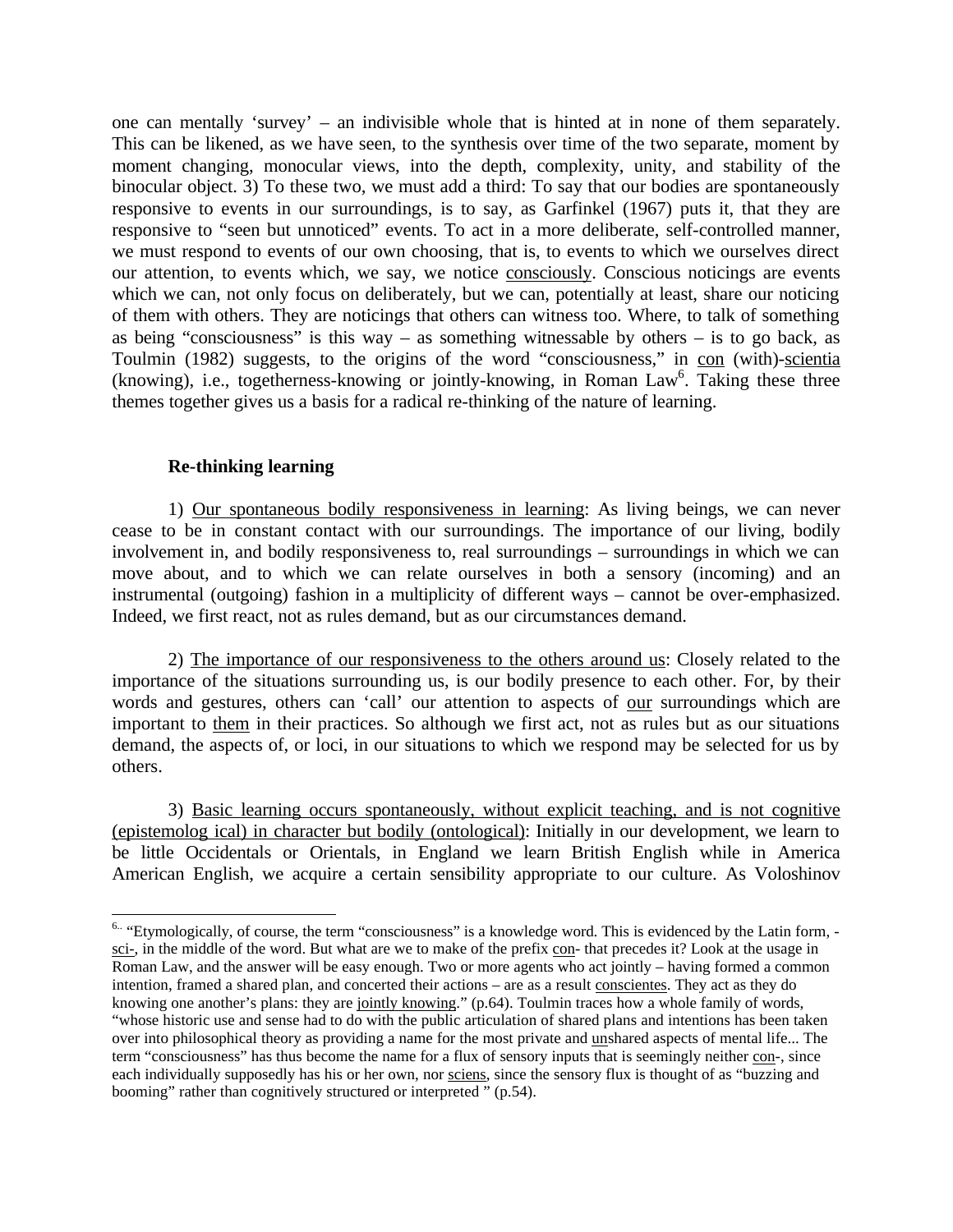(1986) puts it: "People do not 'accept' their native language – it is in their native language that they first reach awareness" (p.81). Indeed, as I have already begun to argue above, the special phenomena of consciousness and self-directed action (as distinct from mere awareness and spontaneous responsiveness to circumstantial events), is a function of us being able to act in ways related to features in our surroundings witnessable by others. The spontaneous learning (without explicit teaching) taking place in children involved in the everyday, socio-cultural activities of their culture, by those around them offering them opportunities to express certain kinds of responses, has been, for example, studied by Rogoff (1990; Rogoff and Toma, 1997). She describes, for instance, an episode in which a pair of 91/2 month twins were eating Cheerios, when their mother first snatched one to eat herself, and then snatched another, put it into one of her baby's fingers, and postured in a 'now you feed me' pose. Both babies laughed hilariously. As Rogoff (1990) comments: "Such passing moments of shared activity, which may or may not have explicit lessons for children, are, I believe, the material for development" (p.17).

4) We learn to act deliberately, to 'orchestrate' or 'regulate' our higher mental activities, by inserting words of self-instruction and self-direction into our own, otherwise spontaneous or naturally occurring, lower activities: The remarks above suggest that all our new learning grows out of, or is a further articulation within, activities that in some sense we are already doing spontaneously, unthinkingly, or mindlessly. For as he sees it, "...the child about to enter school possesses, in a fairly mature form, the functions he must next learn to subject to conscious control" (Vygotsky, 1986, p.169). Where, by the term "functions" above, he means such psychological functions as perception, attention, memory, thought, language, etc.

But what is involved in subjecting such functions to conscious control, thus to 'orchestrate' them in the performance of a higher mental function, is quite complex. We can approach what it might involve by considering the following remark: "What served as a postulate in the old psychology -- the interconnectedness of mental functions," he says (Vygotsky, 1986), "must become a problem in the new one. The changing interfunctional relations must become a central issue in the study of consciousness. It is this new approach that must be used in tackling the lack of consciousness and deliberate control in school children. The general law of development says that awareness and deliberate control appear only during a very advanced stage in the development of a mental function, after it has been used and practiced unconsciously and spontaneously. In order to subject a function to intellectual and volitional control, we must first possess it:" (p.168). Where, by "changing interfunctional relations," he means that, instead of allowing the relations between perception, attention, memory, thought, language, etc., to remain under the spontaneous control of circumstances, we can, by taking control of our circumstances, take control of ourselves, by sequencing them into a structure of our own devising. As an example of what he means here, we can take the following situation: "When a human being ties a knot in her handkerchief as a reminder, she is, in essence, [re-]constructing the process of memorizing by forcing an external object to remind her of something; she transforms remembering into an external activity... In the elementary form something is remembered; in the higher form humans remember something. In the first case a temporary link is formed owing to the simultaneous occurrence of two stimuli that affect the organism; in the second case humans personally create a temporary link through the artificial combination of stimuli" (Vygotsky, 1978, p.51, my emphasis). While spontaneous remembering is determined by circumstances, higher forms of remembering come under our own control; we arrange to 'call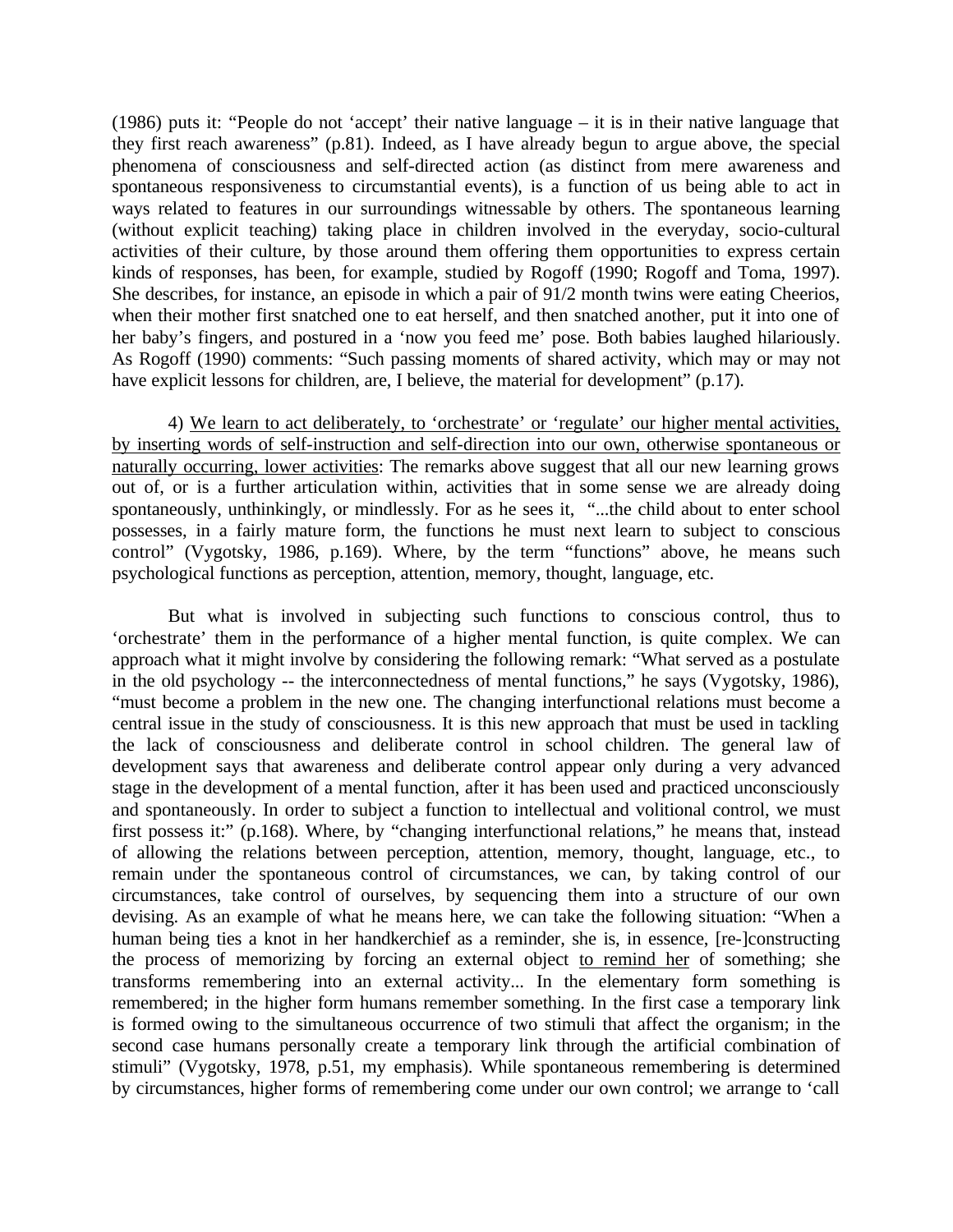out' a memory from ourselves by the use of an external 'reminder'. This works to reverse the spontaneous interfunctional relations involved: while younger children remember in order to think, older children can think (in terms of external reminders) in order to remember. "Changes in the interfunctional composition of consciousness are the real subject of mental development," says Vygotsky, 1986, p.168).

Thus what we call acting deliberately, thoughtfully, or mindfully, is achieved by us learning from the others around us, how to re-construct our own spontaneous activities and practices, by first inserting into them, 'deconstructive' pauses (we use the words 'Stop!', 'Look!' 'Listen!', etc., on ourselves). We can then go on to introduce into such moments, complexly structured, inner, multi-voiced, instructive dialogues, in which we draw previously unnoticed aspects of our own situation to our own attention. Linguistic signs, first used by others to your activities, can later be used by oneself to guide one's own activities. Vygotsky (1986) comments about the integrating, controlling (of self and others), and specifying function of words, in the child's growth of concepts, along the following lines: "... it is the functional use of the word, or any other sign, as a means of focusing one's attention, selecting distinctive features and analyzing and synthesizing them, that plays a central role on concept formation" (p.106). "Learning to direct one's own mental processes with the aid of words or signs is an integral part of the process of concept formation. The ability to regulate one's actions by using auxiliary means reaches its full development only in adolescence" (p.108). Indeed, as he puts it elsewhere, "the child begins to perceive the world not only through his eyes as through his speech" (Vygotsky, 1978, p.32).

5) Such instructive dialogues must first by carried out by others around us: At first, others expert in a practice we learn, must not only arrange (architect) the situations for our learning, but in their responsive presence to us, use their words to draw our attention at just the appropriate moment in our joint activities, to crucial relations between ourselves and the others and othernesses around us. Further, in being surrounded by a number of such voices, each drawing our attention to yet further aspects of our circumstances from their own points of view, they can give us access to a 'deep' and undivided sense of their nature, a rich and complex multidimensional sense of many inter-related aspects. Just as we can appreciate the landscape around us as being to do with people, animals, plants, water, rocks, with roads, buildings, land use, towns, cities, villages, homes, with near and far, north and south, east and west, with many kinds of weather, and so on and so on, to an inexhaustible extent, so we can come to appreciate the rich 'landscape' offered us in much more specific spheres of practice: whether it is music, painting, engineering, mathematics, medicine, or whatever. As Vygotsky (1978) comments: "Human learning presupposes a specific social nature and a process by which children grow into the intellectual life of those around them" (p.88). Rogoff (1990), in particular, has pursued this approach in her book Apprenticeship in Thinking: Cognitive Development in a Social Context. As she sees it, development is a matter of "... transitions of a qualitative (as well as quantitative) nature that allow a person to manage more effectively the problems of everyday life, relaying on resources and constraints offered by companions and cultural practices to define and solve problems. Child development involves appropriation of the intellectual tools and skills of the surrounding cultural community" (p.11).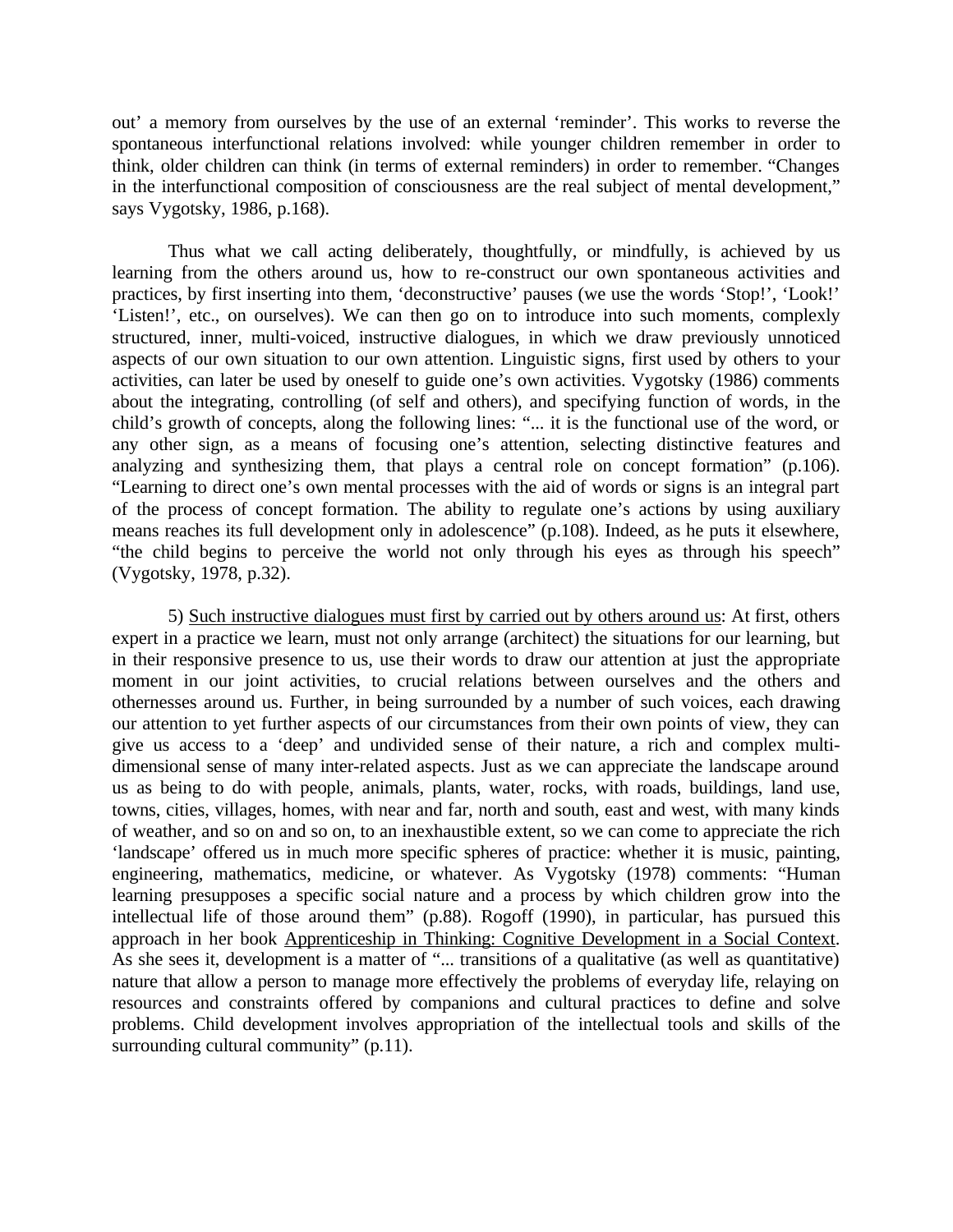6) Self-controlled, deliberate action depends on self-conscious noticing of crucial features in one's surroundings, which involves noticing that can be witnessed by others: To act in a more deliberate, self-controlled manner, we must respond to events of our own choosing, that is, to events to which we ourselves direct our attention while ignoring others, to events which, we say, we consciously notice. But conscious noticings are not only events we can focus on deliberately, but their noticing is something we can, potentially at least, share with others. They are possible, witnessable noticings. Thus, a conscious noticing by one of us is such of kind that (i)we could first pause, i.e., inhibit our own impulsive tendencies to spontaneously respond immediately... (ii) we would then turn to 'look over' or 'survey' our current circumstances, while adopting a number of different stances toward them... and then (iii) go on to react to a previously unnoticed possibility. Thus, a conscious noticing provides a moment in our practices when we could change them in ways more appropriate to our circumstances. It could also provide a moment in which our practices could be refined and elaborated in ways which others in our linguistic community could share in too. For, such a noticing is a noticing which we could all do, and then act upon, in the same way, and as Vygotsky noted above, it is the ability to direct one's attention and to regulate one's actions by the use of words or other auxiliary means, that allows us to be self-determining beings. Voloshinov (1986) puts it thus:

"What sort of reality pertains to the subjective psyche? The reality of the inner psyche is the same reality as that of the sign [it has its existence only in the actual or possible relations between people]. Outside the material of signs there is no psyche; there are physiological processes, processes in the nervous system, but no subjective psyche as a special existential quality fundamentally distinct from both the physiological processes occurring within the organism and the reality encompassing the organism from outside, to which the psyche reacts and which one way or another it reflects [and refracts]. By its very existential nature, the subjective psyche is to be localized somewhere between the organism and the outside world, on the borderline separating these two spheres of reality... Psychic experience is the semiotic expression of the contact between the organism and the outside environment. That is why the inner psyche is not analyzable as a thing but can only be understood and interpreted as a sign.... Not only can experience be outwardly expressed through the agency of the sign... but also, aside from this outward expression (for others), experience exists even for the person undergoing it only in the material of signs. Outside that material there is no experience as such. In this sense any experience is expressible, i.e., is potential experience... Thus there is no leap involved between inner experience and its expression, no crossing over from one qualitative realm of reality to another" (pp.26-28, my additions).

7) A true sense of reality: Coming to embody an inner, shifting, orchestrated, dialogically-structured way of sustaining a contact with one's surroundings, gives us a basic sense of what counts for us as 'reality' in our dealings with our surroundings. But we realize that not everything which counts for as 'real' individually, counts for every one else in our community. Nonetheless, there is a common "sense," a shared set of inarticulate feelings, a witnessable consciousness, against the background of which, we can judge any explicit (often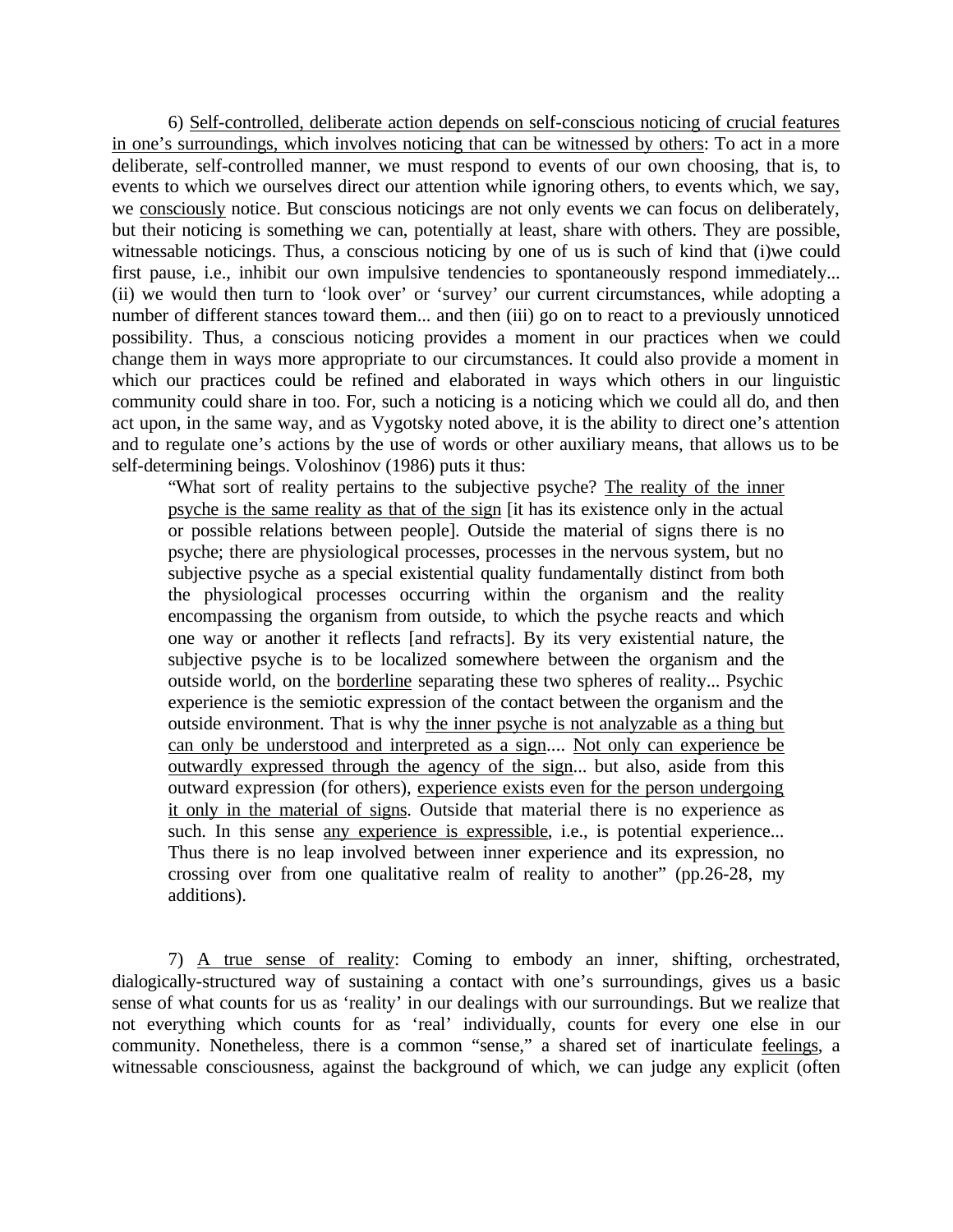theoretical) statements as to whether they adequately characterize a state of affairs in our surroundings or not.

8) External activities between people become internalized within them: What first occurs out in the world between students and their teachers, later becomes internalized, not so much geographically as ethically, i.e., rather than responsibility for it being shared between learners and teachers, the activity becomes something for which learners can become wholly responsible. Vygotsky (1978) puts it thus: "An interpersonal process is transformed into an intrapersonal one. Every function appears in the child's cultural development twice: first, on the social level, and later, on the individual level; first, between people (interpsychological), and then inside the child (intrapsychological). This applies equally to voluntary attention, to logical memory, and to the formation of concepts. All higher functions originate as actual relations between people" (p.57). But this does not mean that once we are an adult, all our thinking must go on 'inside our heads'. Even for us, it may still occur in the dialogically-structured interactions occurring between our words as we write them on the paper (or word processor screen) and our further responses to them.

"I really think with my pen, because my head often knows nothing about what my hand is writing" (Wittgenstein, 1980, p.17).

9) An unending openness to novelty: In being always responsive to new calls coming to one from one's surroundings, if we can progressively develop our surroundings to 'call out' from us more and more complexly orchestrated activities, there should be no end to our learning. Indeed, as Vygotsky (1978) remarks: "We have found that sign operations appear as a result of a complex and prolonged process subject to all the basic laws of psychological evolution. This means that sign-using activity in children is neither simply invented nor passed down by adults: rather it arises from something that is originally not a sign operation and becomes one only after a series of qualitative transformations. Each of these transformations provides the conditions for the next stage and it itself conditioned by the preceding one; thus, transformations are linked like stages of a single process, and are historical in nature" (see Shotter, 1999).

10) Striking or arresting or passing moments, and poetic methods: What matters in new learning is not repetitions and regularities. What matters is the occurrence of new distinctions, of new relations and connections, or of differences that make a difference. Hence, the crucial role played by living examples (not by statements of rules or propositions) that 'speak for' a practice. They do so by working poetically; that is, by bringing together two or more situations – see the discussions of relations between the binocular and the dialogical above – not usually juxtaposed. In so doing, they make a difference that makes a difference, a difference that matters. In calling out from us a new response that we have not previously expressed, they provide us with the beginnings for a new way of thinking.

"The origin and the primitive form of the language game is a reaction; only from this can more complicated forms develop. Language - I want to say - is a refinement, 'in the beginning was the deed' (Goethe)'" (Wittgenstein, 1980, p.31). "The primitive reaction may have been a glance or a gesture, but it may also have been a word" (Wittgenstein, 1953, p.218). "But what is the word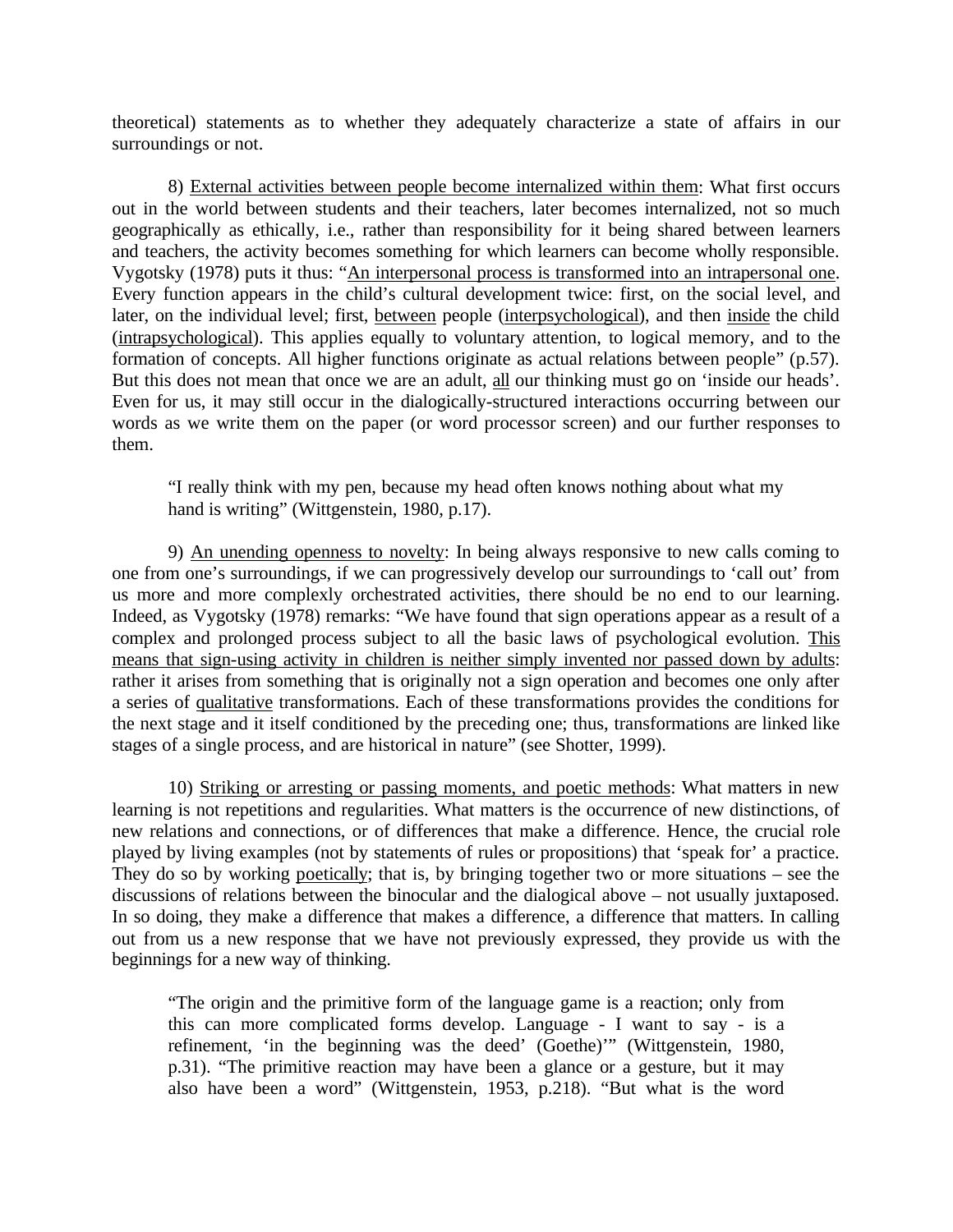'primitive' meant to say here?" he asks, "Presumably that this sort of behavior is pre-linguistic: that a language-game is based on it, that it is the prototype of a way of thinking and not the result of thought" (Wittgenstein, 1981, no.541).

11) Vagueness and ambiguity: The use of gaps, of shifting, oscillating, and unsystematic forms of expression (rather than systematic forms) is important in giving listeners and readers an opportunity to gain knowledge which is, so to speak, is accessible to them; it is continuous with their own being and not alien to them; it is meaningful to them in their lives, rather than having a meaning imposed on it in a one-way fashion by authoritative (Humpty-Dumpty like) others. The two-way nature of dialogically-structured exchanges allows people to make what they learn their own. Bakhtin (1981) puts the issue this way: As he sees it there are two kinds of discourse, "authoritative" and "internally persuasive discourse." The meanings of terms in authoritative discourse are, in being unresponsive to modification by coming into contact with other voices, fixed. "The authoritative word demands that we acknowledge it, that we make it our own; it binds us, quite independent of any power it might have to persuade us internally; we encounter it with its authority fused into it. The authoritative word is located in a distanced zone, organically connected with a past that is felt to be hierarchically higher. It is, so to speak, the word of the fathers. Its authority was already acknowledged in the past. It is prior discourse..." (p.342). By comparison: "Internally persuasive discourse...is, as it is affirmed through assimilation, tightly interwoven with 'one's own word'. In the everyday rounds of our consciousness, the internally persuasive word is half-ours and half-someone else's. Its creativity and productiveness consist precisely in the fact that such a word awakens new and independent words, that it organizes masses of our words from within, and does not remain in an isolated and static condition... it enters into interanimating relationships with new contexts. More than that, it enters into an intense interaction, a struggle with other internally persuasive discourses...The semantic structure of an internally persuasive discourse is not finite, it is open; in each of the new contexts that dialogize it, this discourse is able to reveal ever new ways to mean" (pp.345-346). Thus strangely, the very idea of a need for clarity, for disciplinary terms to be learned to have a single, unambiguous meaning or definition, makes mindful learning impossible – if by mindful learning we mean learning that we can apply flexibly to new circumstances as they arise.

12) Play and playfulness: As Rogoff and Toma (1997) discuss two quite different ways in which cultures involve their children in what they call "shared thinking." They compare what they call a "transmit-and-test" (TT) format used extensively here in the West with the "buildingideas-in-a-shared-endeavor" (SE) format used in the Guatamalan Mayan, middle-class Turkish, and Indian tribal farming communities they studied. While the TT format gave rise to learning in lessons as such, children in engaged in SE learning did so "through engagement and evesdropping on ongoing language use" (p.475). Indeed, the SE group learned by playful participation in group activities involving "multi-party engagements," i.e., not just expert teachers, but many, informally, from different positions in the life of the community. Although this kind of playful involvement "is not the predominant feature of childhood," Vygotsky (1978) argues, "it is a leading feature... [For] in fundamental, everyday situations a child's behavior is the opposite of his behavior in play. In play, action is subordinated to meaning, but in real life, of course, action dominates meaning" (p.101). In other words, play provides a special realm within real life in which one's spontaneous, impulsive reactions are suspended. The child sitting astride a stick, for instance, responds to it as if it were a horse, moving as an imaginary 'horse' requires.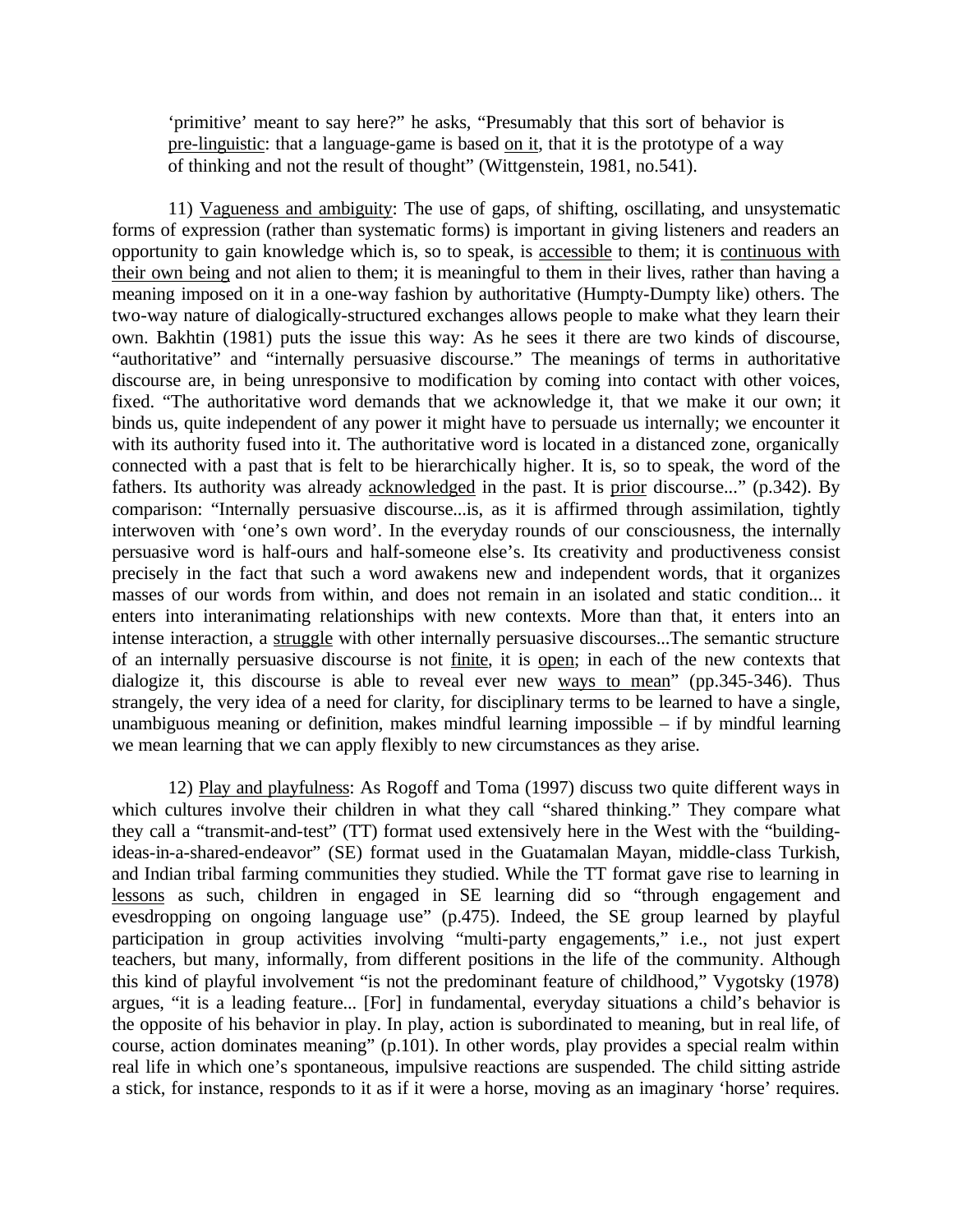Thus it is in this sense that play becomes a "leading" feature in the child's psychological development. It provides the child with a "zone of proximal development" (Vygotsky, 1978), a dialogically-structured space, within which both new motivations and new stances toward reality can be created. The critical point is that in play, "what passes unnoticed by the child in real life [e.g., the possibility of responding to a stick as one responds to a horse] becomes a rule of behavior in play" (Vygotsky, p.95). Indeed, what is of especial importance here – in relation to our interest in children becoming able to bring their behavior under their own self-control – is their spontaneous separation in play of meaning from what is seen, the separation of the field of meaning from the visual field. As Vygotsky (1978) points out, children of two years old, "when asked to repeat 'Tanya is standing up' when Tanya is sitting in front of her, will change it to 'Tanya is sitting down'" (p.97).

Thus in play, "... before a child has acquired grammatical and written language, he knows how to do things, but does not know that he knows. [But] he does not master these activities voluntarily. In play a child spontaneously makes use of his ability to separate meaning from an object without knowing he is doing it, just as he does when speaking in prose but talks without paying attention to the words" (p.99). Paradoxically, a child does things in play that she would not do otherwise. In play, not only does a the child operate "with an alienated meaning in a real situation... [But she also] does what she most feels like doing because play is connected with pleasure – and at the same time she learns to follow the line of greatest resistance by subordinating herself to rules and thereby renouncing what she wants, since subjection to rules and renunciation of impulsive action constitute the path to maximum pleasure in play" (p.99).

#### **Conclusions: Mutually Enabling Communities of Learners**

We are now in a position to draw some conclusions to do with the creation of resourceful or enabling communities of learners. I will first state them in general and abstract terms, and then in terms of a project (in which I am involved - see Shotter and Gustavsen, 1999) which I think already embodies many of the features important in creating such communities.

Taken together, what all these comments on the re-thinking learning amount to, is the need to shift our current focus in the West, on learning as a result of explicit teaching, on it as a matter of the one-way transmission of information by an expert, toward learning another kind of learning altogether. For, there is another, much more basic and important kind of learning that occurs without teachers, spontaneously within our everyday engaged involvements in activities shared with the others around us. In current Western, Cartesian influenced notions of knowledge and learning, what is learned is such that when a problem arises, the tendency is for the knowledgeable person to turn away from the situation in which it occurs, and to take thought (experts should have discussions in seminar or conference rooms). While in the approach being advocated here, the tendency is for knowledgeable people, first to take pause, to then look over the situation before them 'through' a number of alternative forms of talk, thus to select and to inter-relate features in it in ways quite different from those spontaneously selected and related. It is the quite different way of paying to attention to ongoing events in one's surroundings that is crucial in distinguishing the different consequences of the kind of learning involved. Wittgenstein's (1953) remark – that we can come to a recognition of the workings of our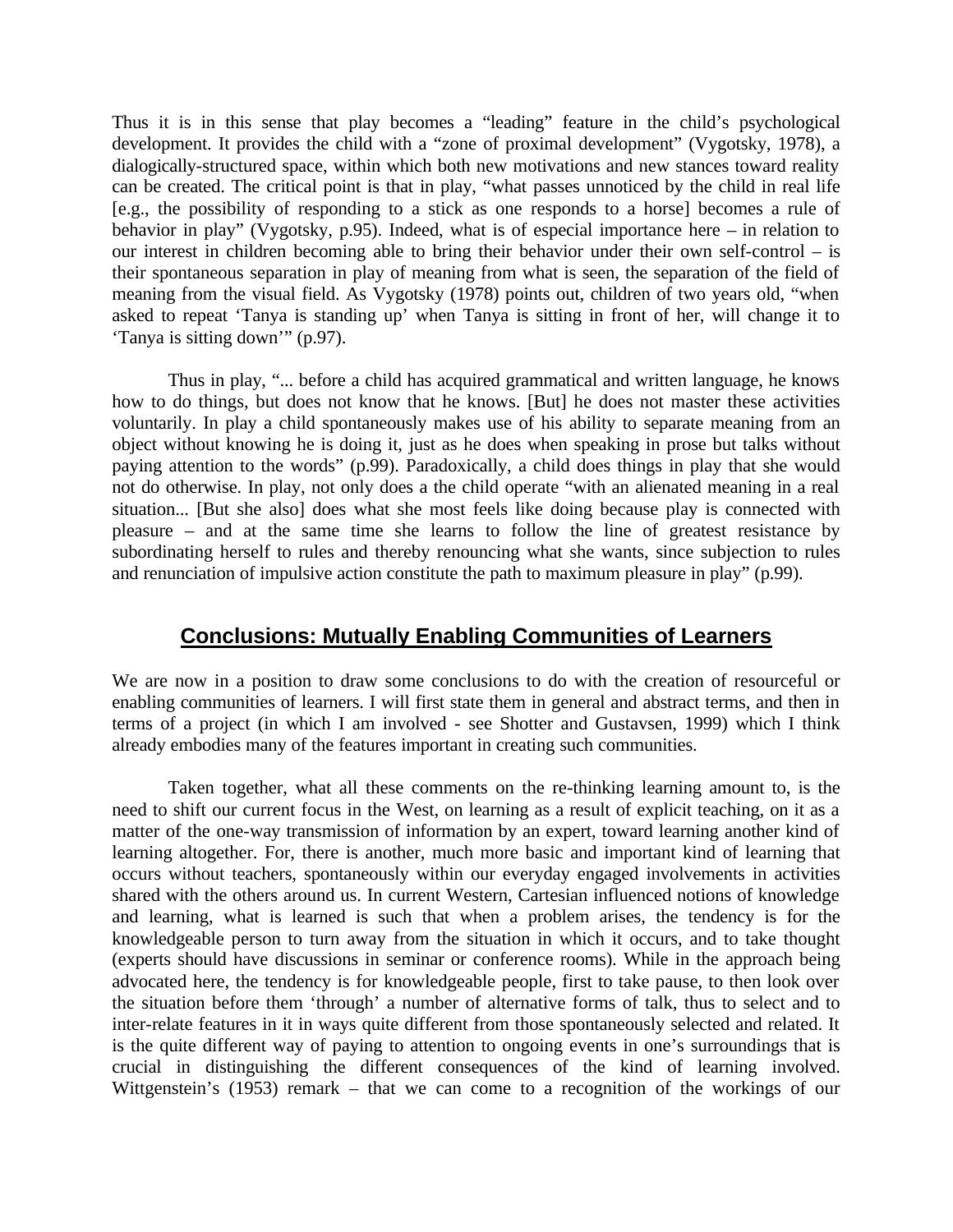language as a whole, "not by giving new information, but by arranging what we have always known" (no.109) – can be generalized. New learning is achieved when abilities that are exercised spontaneously, as something that children already know how to do without knowing that they know, are first 'called out' from one by the words of others, which later one can 'call out' from oneself by one's own words. In such circumstances as these, learning occurs as just one moment in an otherwise continuous, multi-party involvement, in which a shared field of creativity emerges in which all alike are collaboratively engaged. Indeed, we can imagine a whole interrelated sequence of different kinds of moments spontaneously occurring within the doing of a shared practice – some being prototypically to do with providing a commentary on it, others with critiquing it, some with rendering it more shareable, while others are to do with teaching or researching into it. In such a process as this, we continually draw on resources already available to us in our existing forms of life together; we draw on them by inserting into our already existing practices, a dialogical practice, i.e., moments when we pause in the otherwise mindless following of established routines, and through the use of words, turn our attention to previously unnoticed features in our surroundings. As a result, we are better able to find our 'way about' inside our own practices of social construction, and less likely to 'mislead' or to confuse ourselves. Where all this depends on us working from the new beginnings we can find in our body's spontaneous responsiveness to events from within our already existing practices.

I would now like to turn to the Swedish "Learning Regions" project. No teachers are involved in the project. Instead, its goal "has been to initiate and provide the basis for cooperation between enterprises in regions, local public bodies, organizations and other interest groups. By co-operating over the different sectors of society, the resources available for the development of competence and enterprises can be better used and achieve greater results, thereby providing the preconditions for an increase in employment and sustainable development in the regions" (Arbetslivsinstitutet, Solna, pamphlet). In other words, all involved are learning resources for each other, and overall, the region constitutes, in Bruner's (1996) terms, a mutual community of learners, with all involved jointly in the process of educating one another.

Central to the project are a number of regional universities and regional Industrial Development Centers (IUCs). In 1997, the law governing higher education and research in Sweden added "a third task" to be done by these regional universities and IUCs: "they were now no longer expected just to educate and to do research but also to relate to and collaborate with their local environment... [T]his third task implies a new form of knowledge, viz., knowledge generated in interactive cooperation with practitioners" (Brulin, 1998, p.113), i.e., in dialogues.

As we shall see, in the collaborative dialogues between academic researchers and practitioners (a term I shall use for all the stakeholders in a region: business people, members of state institutions, other enterprises or regional members, etc.), a dialogically-structured space, or shared field of creativity, emerges. In their responsive conversations together - whether it is between a single researcher and a practitioner or regional stakeholder, or between regional members who don't usual meet with each other, or when the whole group involved in a "dialogue conference" comes together - participants shift between moments in which details of their practical lives are articulated, moments of reflection and instruction, and what might be called 'research' moments, with each moment informing and specifying the other. As the details of the different moments are spelt out, their reciprocal relevance, the non-separable aspects of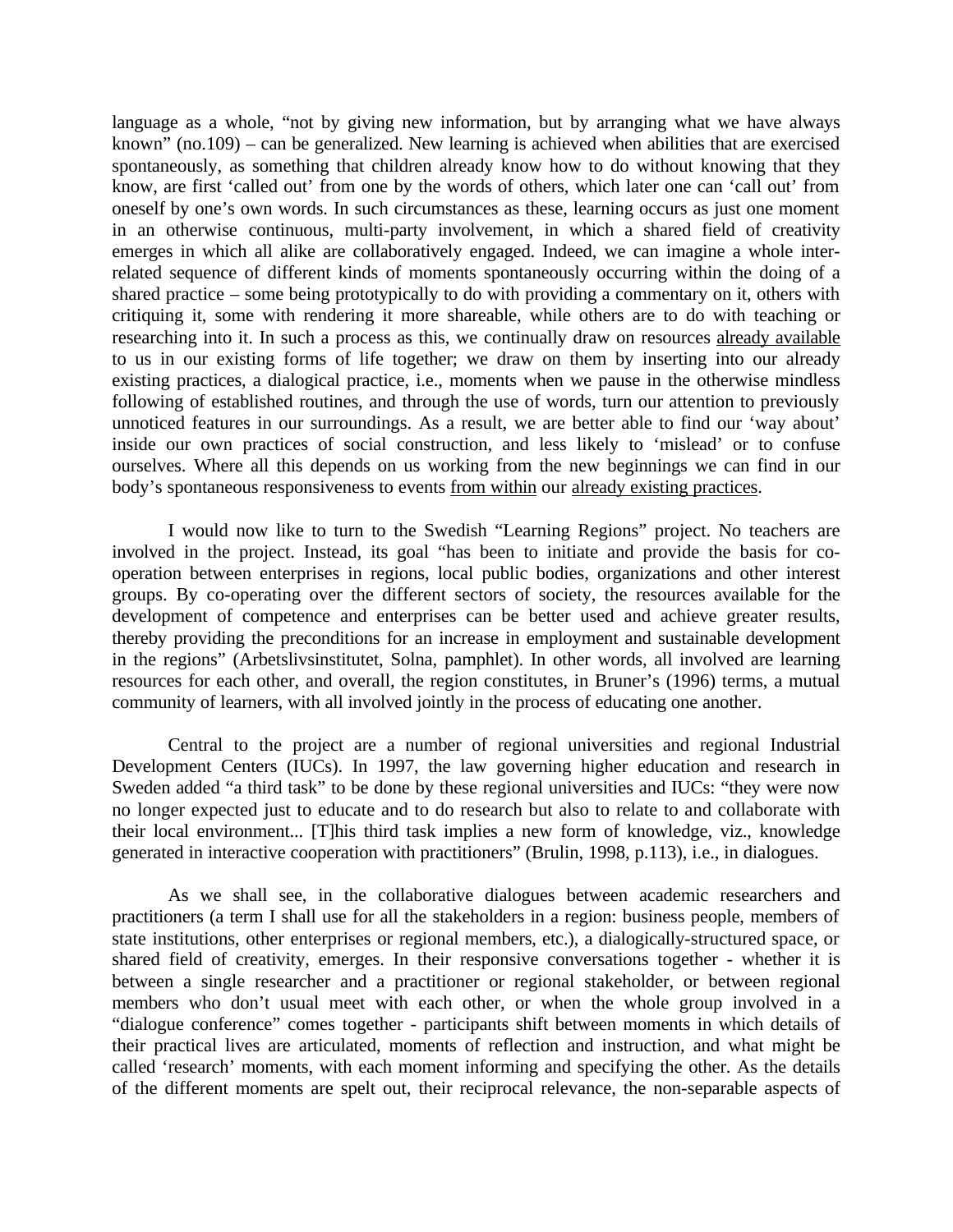their nature, becomes apparent: the doing, the commentary, the sharing, the elaborating, the critiquing, the teaching, the researching, the relating of each other's activities to all the other crafts and practices in the surrounding region, to economics, to the region's administration, and, especially, to everyone's everyday lives, etc., are all intermingled in together. Indeed, in this process, practitioners become co-researchers, and academic researchers become co-practitioners, as each articulates what they have been 'struck by', i.e., what they have noticed, in the unfolding process. As a result, people's practical living activities, teaching, and research are all enfolded with each other, as one in-forms and creates the other in a evolving, generative fashion<sup>7</sup>. As previously mentioned, people draw out responses from each other that they lack the resources to draw out from themselves. A central feature of the learning regions project – along with the formation of regional development coalitions and a network of Industrial Development Centers (IUCs) – is the conduct form time to time of Dialogue Conferences. The point of such conferences is to afford effective communication between those stakeholders in a region who do not usually come into face-to-face, living contact with each other – with all the advantages discussed above of such contacts. The basic rules, or better, "orientational directives," regulating the conduct of the conferences are below.

Basic rules or "orientational directives" for "Dialogue Conferences:

- Work experience is the point of departure for participation (concrete examples are important - in particular, "moving" events that one has been "struck by").
- All concerned with the issues under discussion should have the possibility of participating.
- Dialogue is based on a principle of give and take, or two-way discourse, not one-way communication (participants must be responsive to each other).
- Participants are under an obligation to help other participants be active in the dialogue.
- All participants have the same "rank" in the dialogue arenas
- Some of the concrete experiences possessed by participants on entering the dialogue must be seen as relevant.
- It must be possible for all participants to gain an understanding of the topics under discussion (time must be spent in achieving this).
- An argument can be rejected only after exploration of its details (and not, for instance, on the grounds that it emanates from a source with limited legitimacy).
- All arguments that are to enter the dialogue must be expressed by the actors present.
- All participants are obliged to accept that other participants may have arguments better than their own.
- Among the issues that can be made subject to discussion are also the ordinary work roles of the participants - no-one is exempt from such a discussion (something unique can be seen from every position in a relational-landscape).

 $\overline{a}$ 

 $7<sup>1</sup>$  See Shotter and Katz, 1996, and Katz and Shotter, 1996, where all this is spelt out in much more detail in relation to a medical mentorship program.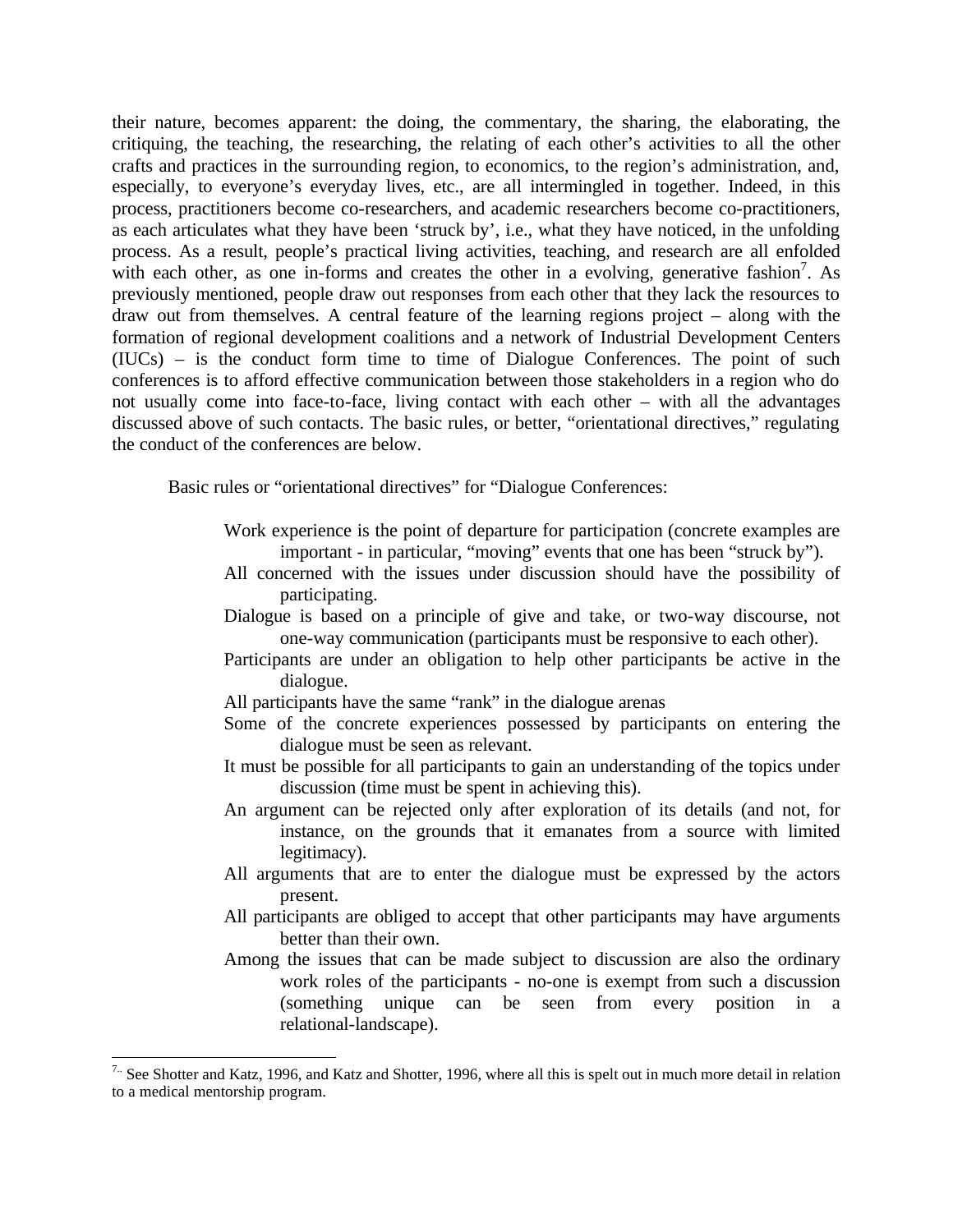- The dialogue should be able to integrate a growing number of differences (indeed, it is precisely from their integration into a living whole that a sense of the region's relational landscape emerges).
- The dialogue should continuously generate decisions that provide platforms for joint action.

The form of the dialogue conference is an application of the principles of a democratic dialogue.

The first directive in the list above is crucial. It means that everything discussed in the Dialogue Conference has the character of a living example. Further, in being to do with a person's work experience, others find little difficulty in orienting and responding to it. When participants are focusing on events occurring in the discourse (rather than on "hidden realities" that the discourse is supposed to be about), new issues (possibilities) emerge in terms of how such events are responded to and understood by new others.

In people's living relations to one another, it is not their general, theoretical understandings that matter, but their relational-responsive understandings of the unique details of their region, a matter of their practical rather than their reflective consciousnesses. And, as each detail is spontaneously enunciated in a dialogue conference in a responsive, living relation to a just previously enunciated detail, participants are able to sense the link of each to the other, and to link them all into a dynamic, living, scenic-sense of the region as a whole. This practical understanding of their region, from within their involvement in it, is of a kind quite different to that usually articulated in academic analyses. Such analyses are usually of a retrospective, objective, and disinterested kind, while the accounts offered in a Dialogue Conference are of a prospective, relational, interested kind; they focus on quite particular, relational possibilities for the actual future development of a region. Furthermore, the possibilities focused on are of a kind that the participants in the region themselves understand; they are an aspect of their own practical consciousness; they know how "to relate" to them. Thus it is in their power to articulate them further, both linguistically and materially.

While academics might feel that discussion of region's future should be about a regional action plan, and that everything that does not pertain items and priorities within the plan is a waste of time and effort, Dialogue Conferences make it clear that many other kinds of events are of great importance too. Such events as people simply "getting to know each other," "making relationships," "swapping stories about life events," "finding one's way about inside the region,""finding coalition partners," and so on – which might seem mere social niceties to be indulged in only for leisure purposes – are important details in organizing the regional actors into an enabling community. All these 'trivialities' come to acquire a major significance, for it is these myriad trivialities which are fashioned -- in dialogically-structured processes in the Conference – into a meaningful whole, into a shared sense of "our region."

As all this may sound to many as if those of us engaged in this project have abandoned the grand aims of science far too easily, we would like to offer these final comments: As the kind of research I have been discussing here is only a partner in the development processes of region (not the director of it), this kind of research has to relate to the same dynamic scenic-sense of the region that is shared by all the other participants involved. As a consequence, we have not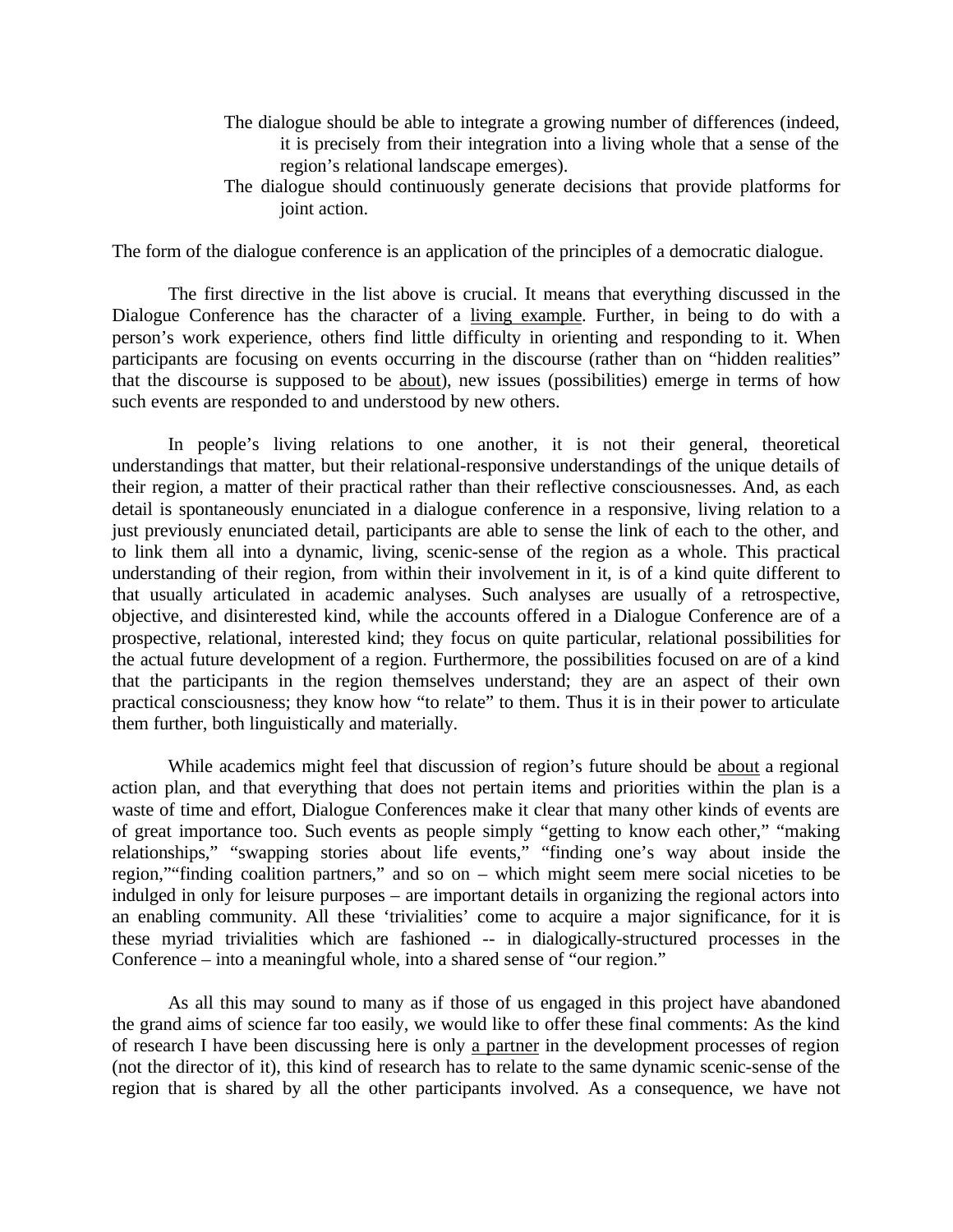sought, nor do we think that the possibility exists, to reduce all the discourses involved to one single kind of ideal type discourse. Indeed, if the dialogues in question are to remain "democratic dialogues," this must not and cannot be our aim. For the essence of a democratic dialogue is, we believe, that it is only structured as such by all those within it bringing to bear *from within its conduct* what "orientational directives" *they*, at any one moment feel are appropriate to its democratic conduct. In other words, rather than being based on externally imposed, prior, abstract "organizing principles," formulated by supposed experts on the basis of their reasoning or experience, we believe that regional participants must also develop a set of "orientational directives" appropriate to their own historical, geographic, economic, social, and political conditions. As just one of the voices in such dialogues, the directives we have offered here are not offered as finally definitive of what a 'proper' democratic dialogue is - we, like many others in a region, can only make offers which, in relation to a region's needs can be taken by others in the region as a possible "resource."

Thus, we cannot take our main task to be that of creating an abstract, representational understanding of the "hidden meanings" that participants themselves are unaware of, as if they are located "deeply beyond the surface" of their lives. Nor can we take our ultimate aim to be that of providing *them* with *our* "organizing principles." We feel that we must stick with what we can hear and see and place *from within* the kinds of involvements that we can have as a interested partners in a region's development. And offer what help we can - as academics and intellectuals with some practice in linguistic and conceptual issues - in creating sensible patterns among the events we can hear and see and place, with as little use of intervening principles as possible. Where, all the time we are, in our dealings with each other, being sensitive to the new beginnings offered us by our bodies in their responses to the events occurring in our surroundings. This is what we feel is involved in helping to construct living enabling communities of mutual learners. To emphasize this, I will end with a remark of Merleau-Ponty's (1962) to this effect: "My body is not only an object amongst all other objects,... but an object which is sensitive to all the rest, which reverberates to all sounds, vibrates to all colors, and provides words with their primordial significance through the way in which it receives them.... We are not, then reducing the significance of the word, or even of the percept, to a collection of 'bodily sensations' but we are saying that the body, in so far as it has 'behavior patterns', is that strange object which uses its own parts as a general system of symbols for the world, and through which we can consequently 'be at home in' that world, 'understand' it and find significance in it" (pp.236-237).

#### **References**

- Bakhtin, M.M. (1981) The Dialogical Imagination. Edited by M. Holquist, trans. by C. Emerson and M. Holquist. Austin, Tx: University of Texas Press.
- Bakhtin, M.M. (1984) Problems of Dostoevsky's Poetics. Edited and trans. by Caryl Emerson. Minnieapolis: University of Minnesota Press.
- Bakhtin, M.M. (1986) Speech Genres and Other Late Essays. Trans. by Vern W. McGee. Austin, Tx: University of Texas Press.
- Bakhtin, M.M. (1993) Toward a Philosophy of the Act, with translation and notes by Vadim Lianpov, edited by M. Holquist. Austin, TX: University of Texas Press.
- Bateson, G. (1973) Steps to an Ecology of Mind. London: Paladin.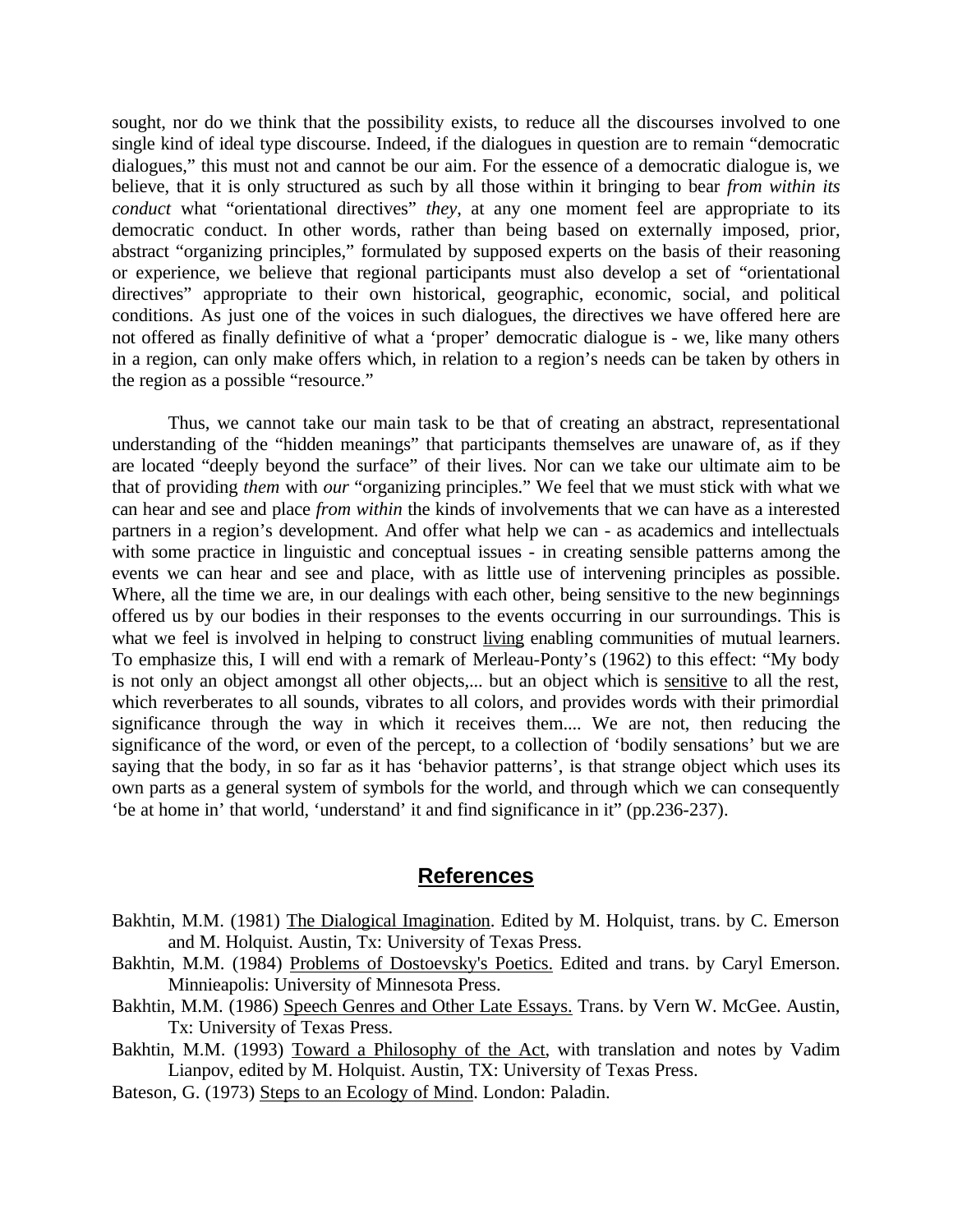Bateson, G. (1979) Mind in Nature: a Necessary Unity. London: E.P. Dutton.

- Bitzer, L.F. (1959) Aristotle's enthymeme revistited. Quarterly Journal of Speech, 45. pp.399-408.
- Brulin, G. (1998) The new task of the Swedish universities: knowledge formation in interactive cooperation with practitioners. Concepts and Transformations, 3. pp.113-127.
- Bruner, J. (1996) The Culture of Education. Cambridge, MA: Harvard University Press.
- Descartes, R. (1968) Discourse on Method and Other Writings. Trans. with introduction by F.E. Sutcliffe. Harmondsworth: Penguin Books.
- Descartes, R. (1986) Meditations on First Philosophy: with Selections from Objections and Replies. Translated by J. Cottingham, with an introduction by B. Williams. Cambridge, UK: Cambridge University Press.
- Garfinkel, H. (1967) Studies in Ethnomethodology. Englewood Cliffs: Prentice-Hall.
- Gendlin, G. (1997) The responsive order: a new empricism. Man and World, 30. pp.383-411.
- Gibson, J.J. (1979) The Ecological Approach to Visual Perception. London: Houghton Mifflin.
- Giddens, A. (1979) Central Problems in Social Theory: Action, Structure and Contradiction in Social Analysis. London: Macmillan.
- Jung, C.G. (1963) Memories, Dreams, Reflections. London: Routledge and Kegan Paul.
- Katz, A.M. and Shotter, J. (1996) Resonances from with the practice: social poetics in a mentorship program. Concepts and Transformations, 2. pp.97-105.
- Levy-Bruhl, L. (1926) How Natives Think (Les Functions Mentales dans les Sociétés Inférieurs), trans. by L.A. Clare. London: George Allen and Unwin.
- Mead, G.H. (1934) Mind, Self and Society. Chicago: University of Chicago Press.
- Merleau-Ponty, M. (1962) Phenomenology of Perception (trans. C. Smith). London: Routledge and Kegan Paul.
- Merleau-Ponty, M. (1964) Signs, translated by Richard M. McCleary. Evanston, II: Northwestern University Press.
- Merleau-Ponty, M. (1968) The Visible and the Invisible. Evanston, Il: Northwestern University Press.
- Rogoff, B. (1990) Apprenticeship in Thinking: Cognitive Development in Social Contexts. New York: Oxford University Press.
- Rogoff, B. and Toma, C. (1997) Shared thinking: community and institutional variations. Discourse Processes, 23. pp.471-497.
- Rorty, R. (1979) Philosophy and the Mirror of Nature. Oxford: Blackwell.
- Rorty, R. (1989) Contingency, Irony and Solidarity. Cambridge, UK: Cambridge University Press.
- Shotter, J. (1984) Social Accountability and Selfhood. Oxford: Blackwell.
- Shotter, J. and Gustavsen, B. (1999) The Role of Dialogue Conferences: doing 'from within' our lives together what we cannot do apart.. Stockholm: Center for Advanced Studies in Leadership, Stockholm School of Economics.
- Shotter, J. (2000) Seeing historically: Goethe and Vygotsky's 'enabling theory-method'. Culture and Psychology, 6(2). pp.233-252.
- Steiner, G. (1989) Real Presences. Chicago, Ill: University of Chicago Press.
- Voloshinov, V.N. (1986) Marxism and the Philosophy of Language. Trans. by L. Matejka and I.R. Titunik. Cambridge, MA: Harvard University Press, first pub. 1929.
- Voloshinov, V.N. (1987) Freudianism: a Critical Sketch. Bloomington and Indianapolis: Indiana University Press.